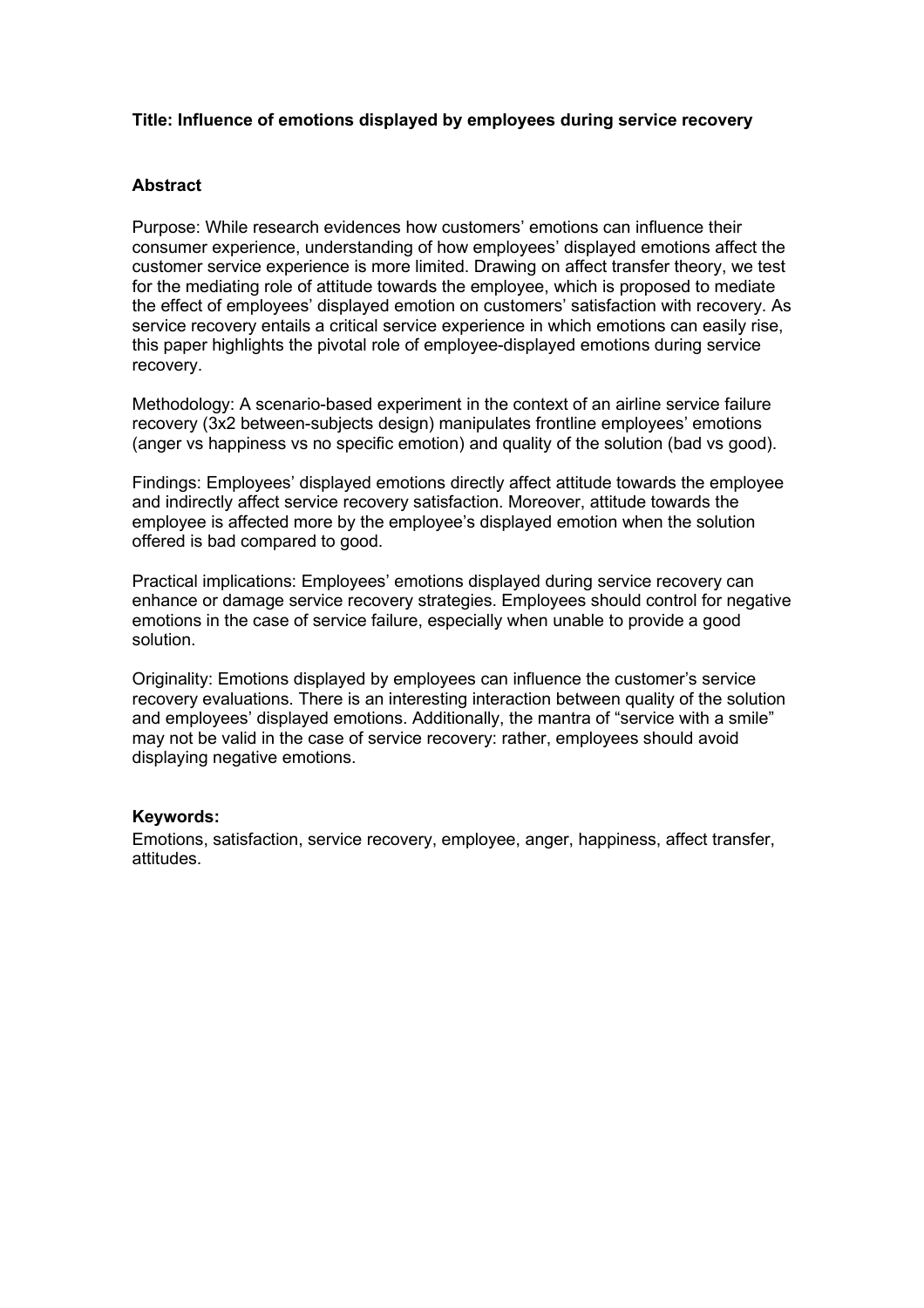# **Título: Influencia de las emociones mostradas por el empleado durante la recuperación del servicio**

# **Resumen**

Propósito: A pesar de que la literatura ha demostrado la importancia que tienen las emociones en los consumidores, se sabe poco acerca de cómo influyen las emociones de los empleados. Basándonos en la teoría de la transferencia de afecto, testamos el papel mediador de la actitud hacia el empleado. Ésta se propone como mediadora del efecto que tiene la emoción mostrada por el empleado en la satisfacción del cliente. Este trabajo resalta el papel fundamental de las emociones mostradas por el empleado durante la recuperación del servicio.

Metodología: Experimento (3x2 entre sujetos) basado en el fallo de una aerolínea. Se manipulan las emociones del empleado (enfado vs alegría vs ninguna emoción específica) y la calidad de la solución (mala vs buena).

Resultados: Las emociones mostradas por los empleados afectan directamente a la actitud hacia el empleado e indirectamente a la satisfacción con la recuperación del servicio. La actitud se ve más afectada por la emoción mostrada por el empleado cuando la solución ofrecida es mala.

Implicaciones prácticas: Las emociones mostradas por los empleados pueden contribuir o dañar las estrategias de recuperación del servicio. Los empleados deben controlar las emociones negativas, especialmente cuando no pueden ofrecer una buena solución.

Originalidad: Las emociones mostradas por los empleados influyen en la recuperación del servicio. Existe interacción entre la calidad de la solución y la emoción del empleado. Además, la consigna de "atender al cliente con una sonrisa" puede no ser válida en este contexto, siendo más relevante que los empleados no muestren emociones negativas.

## **Palabras clave:**

Emociones, satisfacción, recuperación del servicio, empleado, enfado, alegría, transferencia de afecto, actitudes.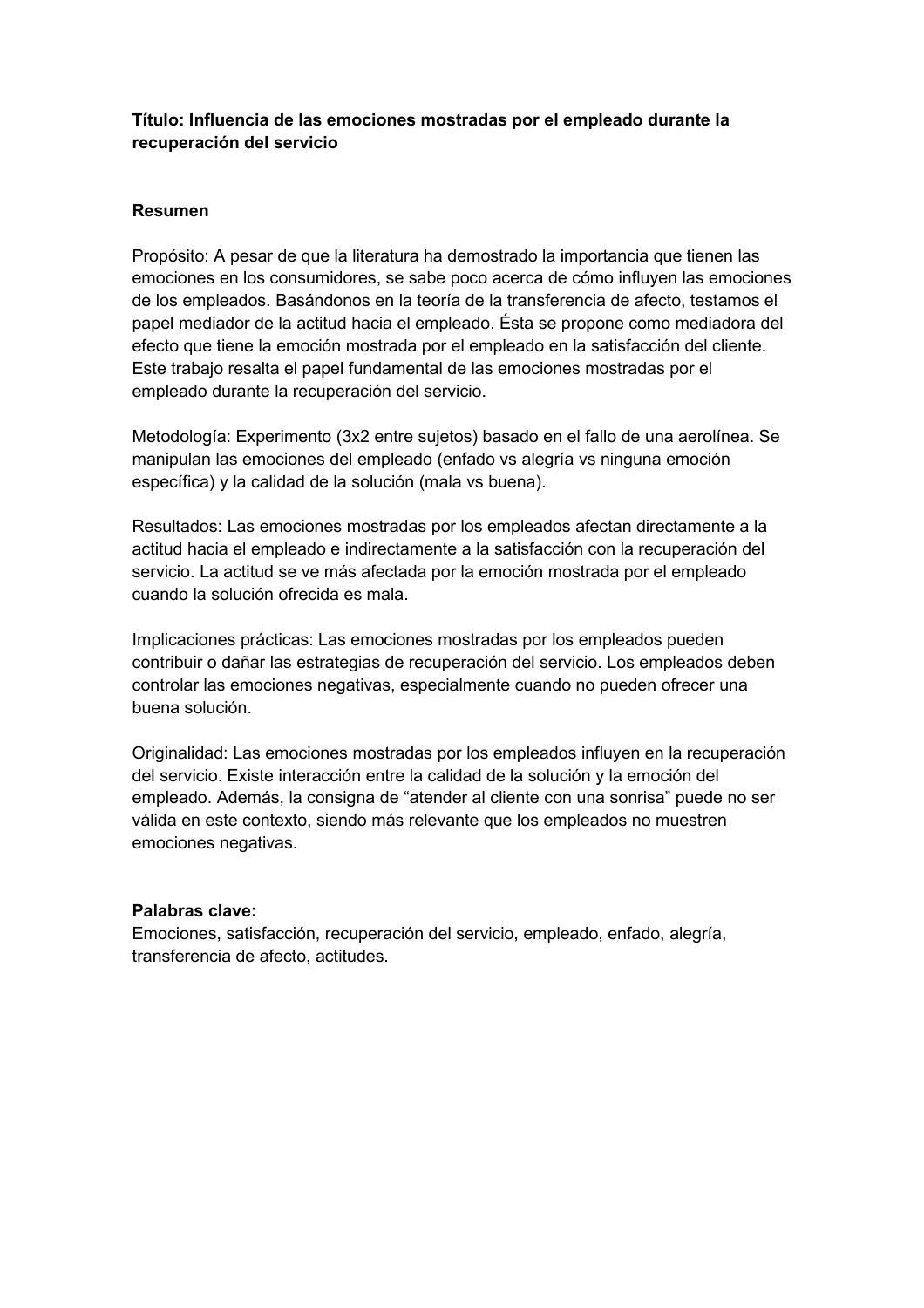#### **Introduction**

Despite the growing research literature, service recovery remains a challenge for many companies (Costers *et al*., 2019). For customers, service failures can be frustrating and involve many emotions (Yom-Tov *et al*., 2018). In fact, customers are increasing their expectations and becoming less tolerant of service failures (Bambauer-Sachse and Rabeson, 2015). In the last few years, many efforts have been made to understand what service recovery strategies are better or what the optimal solution could be (e.g. Bambauer-Sachse and Rabeson, 2015; Cheung and To, 2017). However, according to recent research (Ngan and Yu, 2018; Wei, 2021), efforts to understand the role of emotions during service recovery are more limited. To date, most of the studies that deal with emotions in service recovery have focused on the customer (Valentini *et al*., 2020), analysing how their emotions affect satisfaction with service recovery (Río-Lanza *et al.*, 2013; Wen and Chi, 2013), how the emotions evolve throughout the interaction (Yom-Tov *et al.*, 2018) or how they are passed on to other customers (Du *et al.*, 2014). In addition, the few studies that deal with emotions displayed by the employee have focused only on positive emotions (Du *et al.*, 2011; Ngan and Yu, 2018) or are not focused on service recovery (Söderlund and Rosengren, 2010).

Service recovery is a very specific context in which there seems to be a consensus that employees should show positive emotions. However, service failure can sometimes lead to stressful situations in which displaying positive emotions may be especially difficult for the employee. In fact, negative exchanges may be very common in service recovery, but they are largely unexplored (Groth and Grandey, 2012). Employees may display different emotions during service recovery. They may show a positive emotion due to their commitment to deliver "service with a smile" (Barger and Grandey, 2006); they may not be particularly expressive at that moment, showing a more neutral emotion (Barger and Grandey, 2006); or they may show a negative emotion because of stress, anxiety or burnout (Söderlund and Rosengren, 2010). In this particular context, it may be interesting to analyse how the emotion displayed by the employee affects customers' satisfaction with recovery. Instead of proposing a direct effect, and based on an affect transfer hypothesis (Mitchell and Olson, 2000), we propose that this effect is mediated by attitude towards the employee. Some interesting questions that may arise in this context are: how may negative emotions displayed by employees affect service recovery? Could a good solution be affected by a negative emotional display by the employee during recovery? Finally, could a positive emotional display ease a bad solution?

Since the negative impact of service failure can be compensated for by service recovery (Khamitov *et al.,* 2019), gaining understanding of how service recovery may affect customers is vital to companies. Following calls to further research the effect of emotions (Valentini *et al.*, 2020; Wei, 2021), especially in the case of the employee (Yom-Tov *et al.*, 2018) and of negative emotions (Dallimore *et al.*, 2007), we try to shed light on the role of the employee's emotional display during service recovery. The current study seeks to extend the existing service literature by aiming at the following objectives: (1) to understand how employees' emotions displayed during service recovery affect the attitude towards employees; (2) to examine whether employees' emotions interact with the quality of the solution offered by the company; and (3) to analyse whether those emotions displayed by the employee could also have a final impact on the customer's satisfaction with recovery.

The main contribution of this paper relies on the analysis of different employee emotions during service recovery, considering that the employee does not always have to or is not always able to display a positive emotion in this specific interaction episode. This paper specifically tests whether the mantra of "service with a smile" is valid for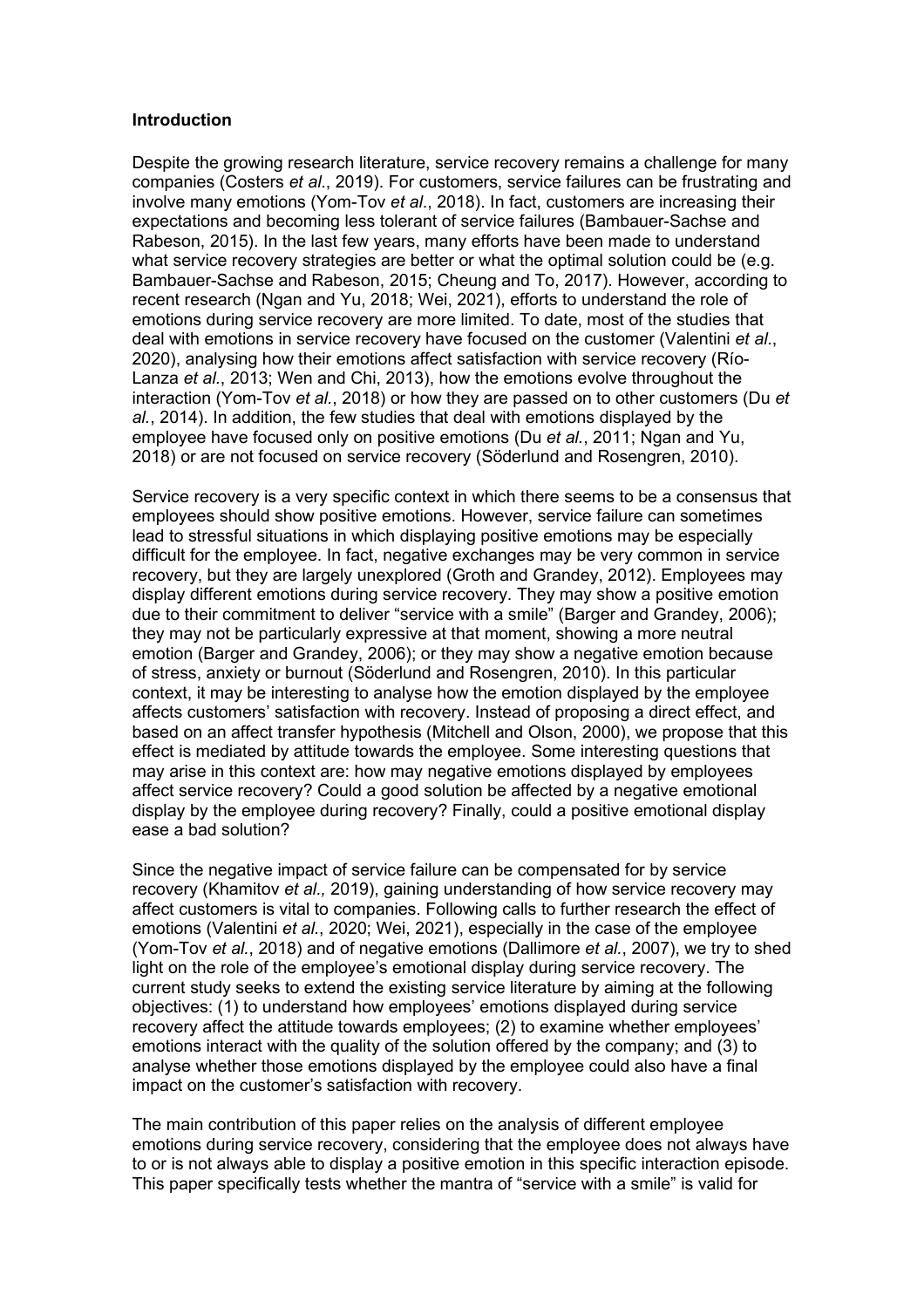service recovery. It also contributes to the literature by studying how emotions displayed by the employee (both positive and negative) may interact with the quality of the solution offered by the company, which, to the best of our knowledge, has not been studied before. The remainder of the paper is structured as follows. We begin with a review of the literature around emotions in service recovery to support the hypotheses. Next, we explain the method used and report the results obtained. Finally, we discuss the results and propose managerial implications derived from our research. We describe limitations and future research lines at the end of the paper.

#### **Literature review and hypotheses development**

#### *Emotions in service recovery: the importance of employees' displayed emotions*

Emotions are episodic: they occur in response to a particular stimulus, such as a service failure (Dallimore *et al.*, 2007). Some examples of negative emotions are frustration, guilt or anger, while some examples of positive emotions are happiness, love or pride. Emotions are felt by and affect both sides of the service recovery interaction episode, that is, customers and frontline employees. Customers' emotions are relevant because customer behaviour can be modelled using emotions as a predictor variable (Ustrov *et al*., 2016; Yom-Tov *et al*., 2018). After a service failure, customers can experience different negative emotions (Soscia, 2007), anger being the most prevalent (Du *et al.*, 2014). Therefore, responding appropriately to this negative emotion appears to be a challenge for most companies (Menon and Dubé, 2004).

Emotions displayed by employees are also important because they may impact customers' responses to service recovery (Pugh, 2001; Wang *et al.*, 2017). Among those emotions, happiness is the emotional state most ubiquitous in a marketing communication context (Söderlund and Sagfossen, 2017). Many companies have as a mantra "service with a smile", forcing their employees to be less authentic during the interaction (Hennig-Thurau *et al.*, 2006), and this mantra has also been extended to service recovery. However, employees may experience customer rage episodes (McColl-Kennedy *et al.*, 2009) or burnout (Söderlund, 2017) that could impede them from displaying a positive emotion during recovery. In fact, a negative display is not uncommon in many service encounters (Söderlund and Rosengren, 2010), particularly in cases of recovery (Menon and Dubé, 2004). Negative emotions displayed by employees could affect how customers perceive service recovery intents (Hennig-Thurau *et al.*, 2006). Therefore, analysing the effect of a negative emotional display by employees during service recovery will give us a more complete and realistic picture of how employees' emotions affect service recovery.

As recent studies recommend focusing on specific emotions to analyse interaction episodes (Söderlund and Sagfossen, 2017; Yom-Tov *et al.*, 2018), we have selected two specific emotions, one positive and one negative, that may be displayed by employees during service recovery: anger and happiness. We selected happiness because of the mantra of "service with a smile" common among employees (Otterbring, 2017). As for the negative emotion, we selected anger because it may be displayed by some employees subject to the stress of service recovery (Groth and Grandey, 2012). In addition, this emotion is more likely to appear during service recovery episodes where many customers are angry, which may also stimulate anger in employees, since anger is a very contagious emotion (Du *et al.*, 2014).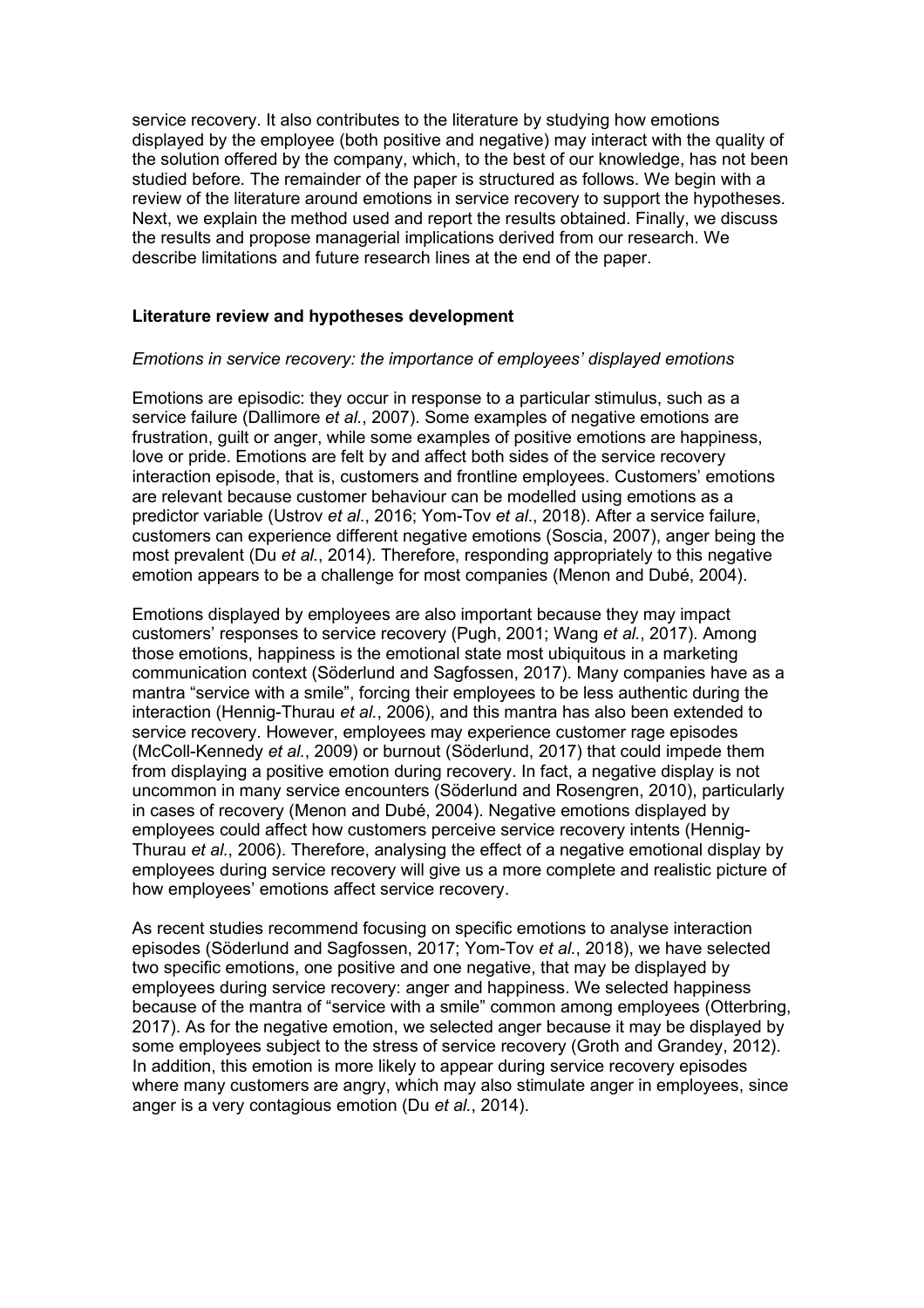#### *Affect transfer theory*

Affect transfer theory (Mitchell and Olson, 2000) explains how people's pre-existing association with one object/person is transferred to a closely related object/person, towards which people may not hold prior association (Nan and Heo, 2007). This theory has been traditionally applied to advertising, explaining the way in which consumers' perceptions of an advertisement might influence their attitudes toward the advertisement and the brand advertised (Mitchell and Olson, 2000).

Affect transfer has been observed in various marketing contexts (e.g. Nan and Heo, 2007). Scheinbaum and Lacey (2015) explain the transfer from event to sponsor, Wang and Zhang (2018) suggest an affect transfer from one channel to another and Garcia (2014) uses it to suggest a transfer from corporate social responsibility to lobbying effectiveness. A similar logic may be applied to service recovery, so that positive or negative feelings elicited by the employee during the recovery will be transferred to the customer's satisfaction with recovery. A customer's perceptions of an employee may first affect their attitude towards the employee during service recovery, which ultimately influences satisfaction with recovery.

#### *Hypotheses development*

When the emotion displayed by the employee is positive, such as happiness, a customer's perception of the employee may be affected (Söderlund and Berg, 2020). In this sense, Tsai and Huang (2002) observed that when an employee displayed positive emotions, the customer perceived that the employee was more friendly. Similarly, Söderlund and Sagfossen (2017) observed that an employee's display of happiness was positively associated with employee evaluations. Moreover, previous research has concluded that the way in which the customer is treated during service recovery affects attitudes towards the employee (Tax *et al.*, 1998). Since employees' emotions shown during the service interaction are part of the way the customer is treated (Hennig-Thurau *et al.*, 2006), these emotions can affect customers' attitudes towards the employee. Therefore, displaying happiness may provoke a more favourable attitude towards the employee compared to a situation in which the employee displays no specific emotion.

In a service recovery context, it may be difficult for the employee to show a positive emotion because these encounters are highly charged with negative emotions (Dallimore *et al.*, 2007). Typical stress emotions, such as anger, are then likely to occur. In fact, Menon and Dubé (2000) found that in 25% of cases, salespersons responded to customer anger by being rude and hostile. A negative emotion displayed by the employee, such as anger, may be transferred to customers (Hennig-Thurau *et al.*, 2006). As Groth and Grandey (2012) stated, a negative exchange may affect customers' subsequent reactions. Specifically, when an employee's displayed emotion is anger, it may negatively affect the customer's attitude towards the employee, compared to a situation in which no specific emotion is displayed. Therefore, we propose:

#### *H1: The emotion displayed by the employee during the service recovery will affect the customer's evaluation of the employee.*

*H1a: When the employee displays happiness, the attitude towards the emplovee will be more favourable than when the employee does not display any specific emotion. H1b: When the employee displays anger, attitude towards the employee will be less favourable than when the employee does not display any specific emotion.*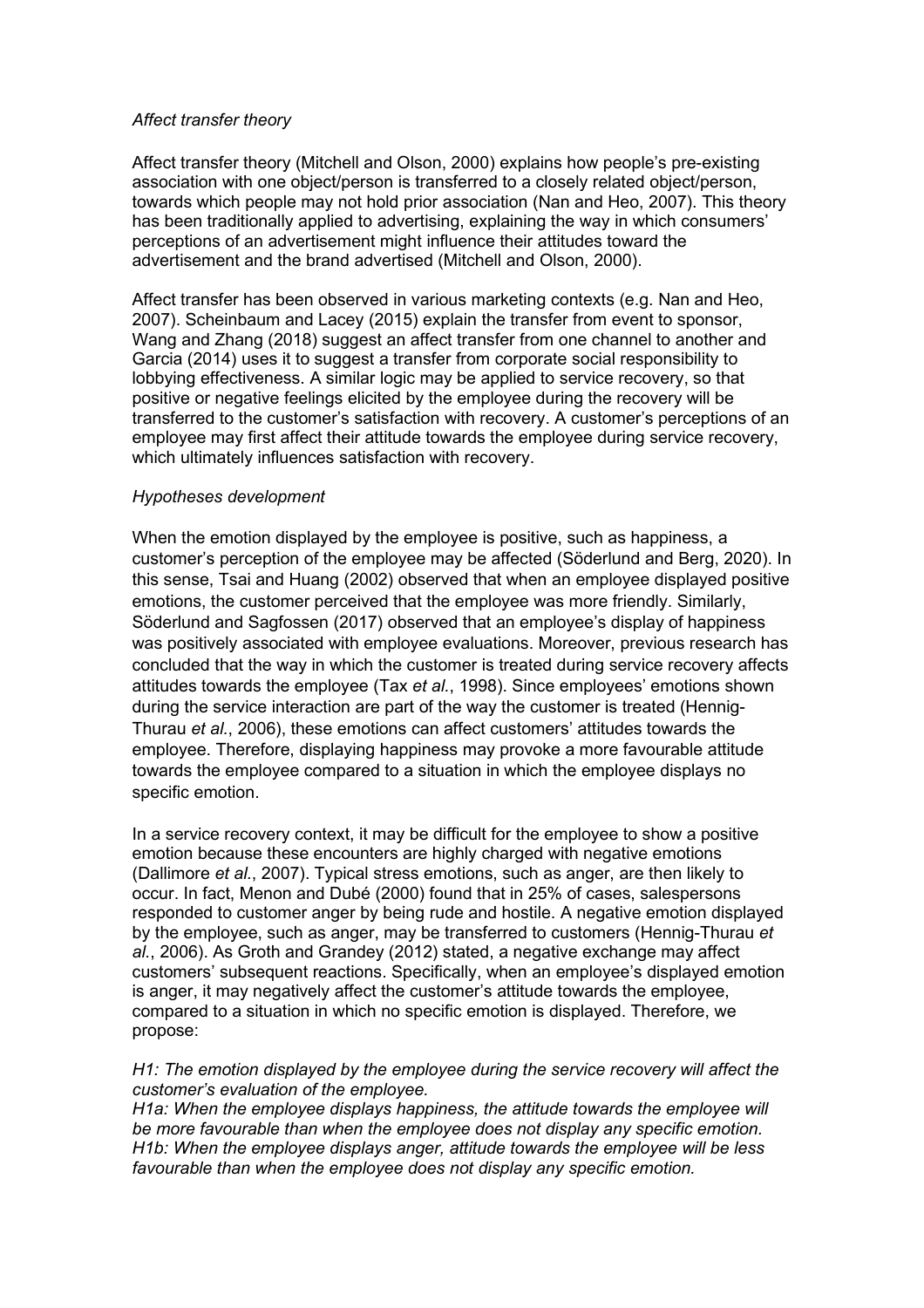The quality of the solution offered by the company could moderate the previous effect. Previous research has demonstrated that being treated nicely by the employee can make it easier for people to accept or mitigate negative organisational outcomes such as a bad service recovery (Wirtz and Mattila, 2004). Therefore, the employee's display of happiness can mitigate the effects of a bad solution being offered, and the customer may evaluate the recovery more favourably compared to the display of a negative emotion such as anger.

An alternative explanation comes from expectations confirmation theory (Oliver, 1977). This theory suggests that customers expect a good solution and when this is not confirmed, the emotion shown by the employee can at least satisfy expectations related to how the customer should be treated. Displaying happiness will contribute to a more favourable attitude towards the employee than displaying anger. However, if the solution is good, the main expectations are met. This effect prevails over the employee's emotion. In this case, attitude towards the employee is not so affected by the emotion displayed by the employee during service recovery. In line with this reasoning, Söderlund (2017) noted that when service quality was good, customers were less affected by the emotions of the employee, since they were obtaining the expected performance. Extending this previous result to a service recovery context, we propose the following hypothesis:

#### *H2: The effect of the emotion displayed by the employee during the service recovery on the attitude towards the employee depends on the quality of the solution offered by the company. This effect is stronger for a bad solution than for a good solution.*

Even if the employees involved in the service recovery are not responsible for the service failure, they may have an important impact on how customers evaluate the results of recovery (Sparks and McColl-Kennedy, 2001). Therefore, employees' emotions transmitted during service recovery may indirectly affect customers' satisfaction with that service recovery through attitude towards the employee.

Previous research has widely supported the idea that customers' evaluation of the employee affects the evaluation of the service (e.g. Zhang *et al*., 2020). Recently, Söderlund and Berg (2020) have observed that expressions of high levels of happiness produced a more positive attitude towards the employee, while Kim and Qu (2020) have maintained that the causal relationship between attitude and behaviour is implicitly proved in the social psychology literature. It is therefore reasonable to think that a customer's attitudes towards an employee may mediate the effect that employee-displayed emotions during recovery have on the customer's satisfaction with recovery.

Additionally, based on affect transfer theory (Mitchell and Olson, 2000), affect transfer between customer's perceptions of the employee and the evaluation of the recovery outcome should occur. Customers will transfer affect from the employee to recovery (satisfaction with recovery) and will base their attitudes on the employees' displayed emotions. On a similar line of reasoning, Söderlund and Sagfossen (2017) found that customer's evaluations of the employees mediated the link between employees' displayed emotions (only happiness) and the evaluation of the company's offer. Therefore, we can argue that attitude towards the employee may act as a mediator in the relationship between the emotion displayed by the employee and the customer's satisfaction with recovery:

H3: *Attitude towards the employee mediates the effect of employee-displayed emotion on the customer's satisfaction with service recovery.*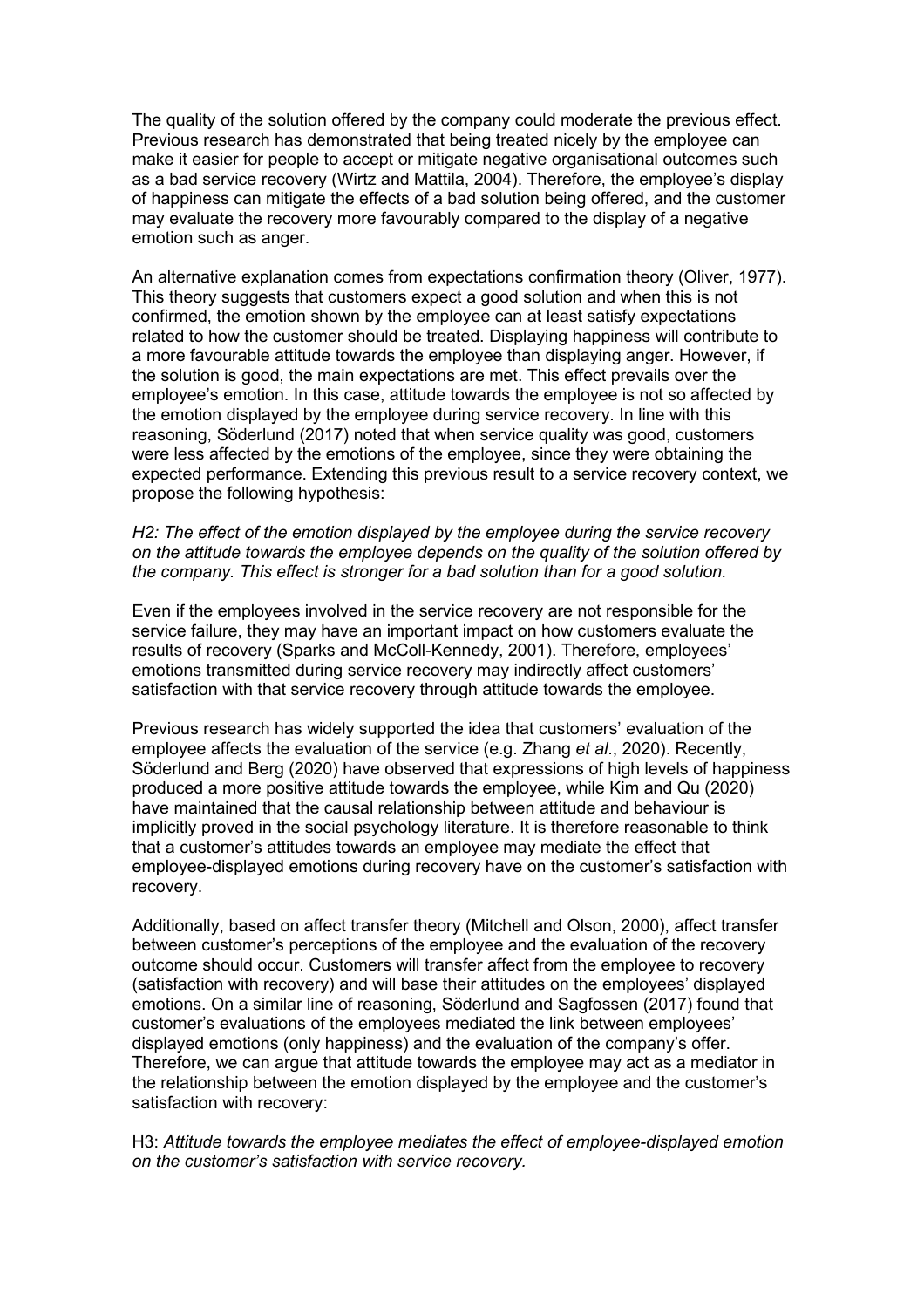Figure I presents all the hypotheses.

[Insert Figure I here]

# **Methodology**

#### *Study design and sample*

The research setting was a service recovery after a service failure in an airline service. Airline services generate many failures (Wen and Chi, 2013), which are likely to affect customer emotions (Otto and Ritchie, 1996). Therefore, it seems to be an adequate setting for testing our research hypotheses.

A 3x2 between-subjects experimental design was created by manipulating the emotion displayed by the employee during recovery (anger, happiness or no specific emotion) and the quality of the solution offered by the company (good solution vs bad solution). An independent marketing research company was used for data collection. A total of 357 Spanish subjects between 18 and 65 years old with experience of being an airline customer participated in the study online.

#### *Stimuli and pre-test*

As facial expressions transmit emotions (Winkielman *et al.*, 2011), a picture of an employee showing either (1) anger, (2) happiness, or (3) no specific emotion (control condition) was used to manipulate emotions displayed by the employee recovering the service. The pictures were taken by a professional photographer. Following Söderlund and Rosengren (2010), each picture was displayed along with text consistent with the picture indicating the emotion of the employee while they attended to the customer (see FigureⅡ).

## [Insert Figure Ⅱ here]

A pre-test was conducted with 36 women and 46 men, with ages ranging from 18 to 25 years old. Results indicated that the pictures along with the texts conveyed the intended emotions. Each participant was exposed to a pair of pictures along with their corresponding texts indicating the intended emotion. As intended, participants perceived that the employee was angrier in the anger condition (M=4.29) than in the control condition (M=2.18; p<0.00). Participants exposed to the happiness and control condition pair perceived that the employee was happier in the happiness condition ( $M=4.56$ ) than in the control condition ( $M=1.80$ ;  $p<0.00$ ).

Regarding the manipulation of the quality of the solution, participants were told that the employee offered them either another flight one hour later (good solution) or a flight four days later with no change to the return date, halving the time of their trip (bad solution). This manipulation was shown to be successful.

#### *Procedure*

The first question asked participants whether they had flown previously. Participants who answered negatively were excluded from the study, as they could have greater difficulty in understanding the scenario and stimuli (Schoefer and Ennew, 2005).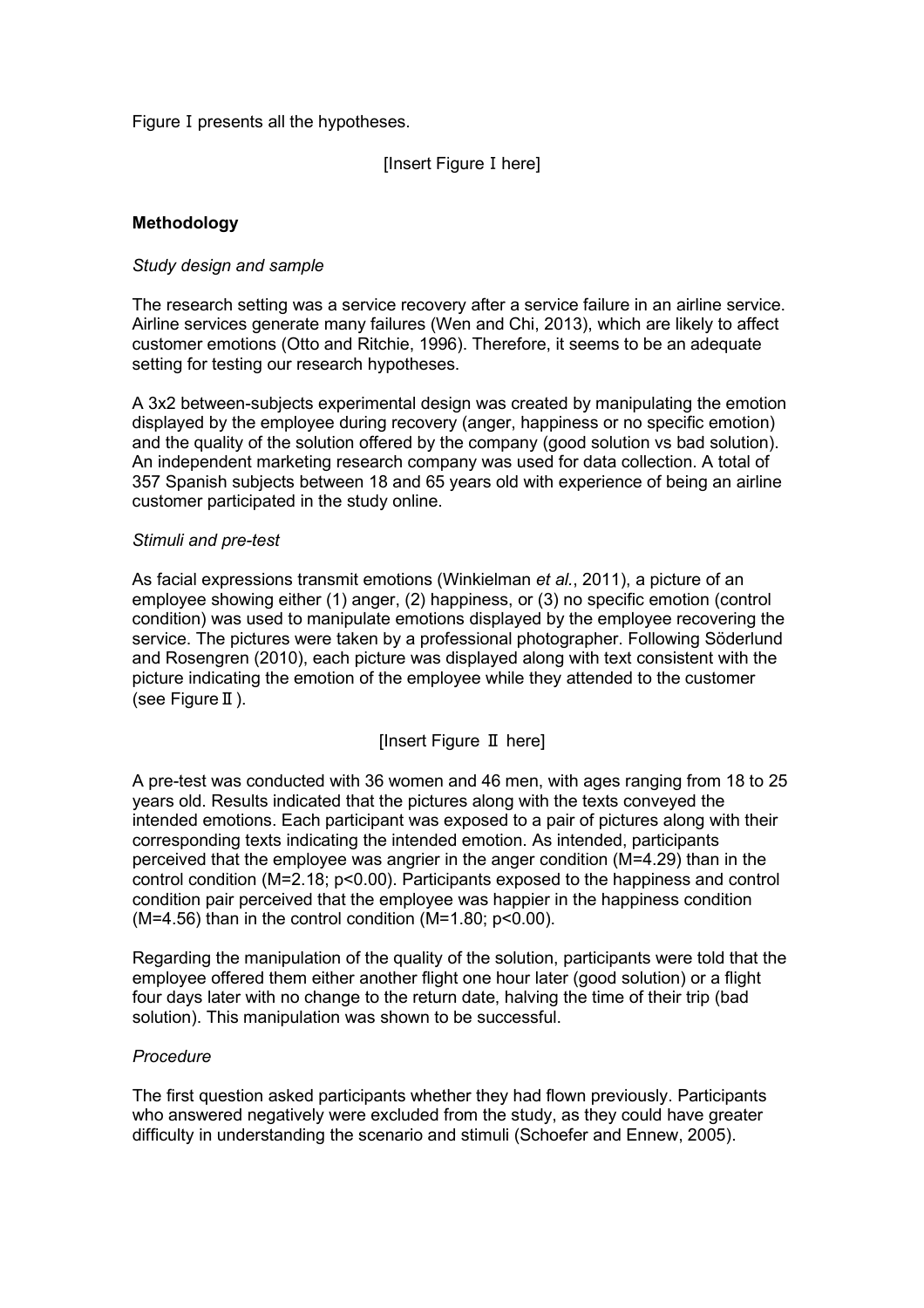Participants were initially exposed to the following service failure scenario:*"Imagine you've been planning a trip for three months. You have dedicated many hours to it and it represents a very important financial outlay for you. You are very excited, you will be able to do what you like the most (whether it is discovering new places, meeting people, resting or having fun). It is a unique opportunity to go to the destination you have always dreamed of and you are already at the airport with all your luggage. But suddenly, all your illusions are ruined because your flight is cancelled."*

After reading this scenario, participants were asked how angry they would be if that situation happened to them. Anger was measured with a scale based on Roseman (1991) and Soscia (2007), ranging from 0 (not at all) to 10 (very intensely). Initial anger has to be controlled because pre-recovery emotions can affect customers' reactions to service recovery. Next, participants were randomly assigned to one of six experimental conditions depending on the emotion displayed by the employee and the quality of the solution offered. In all conditions, the individuals went to the flight counter and were attended to by an employee of the company. Exposure to the stimulus lasted for at least 30 seconds to ensure that all individuals had enough time to see the stimuli.

Participants then indicated their attitude towards the employee recovering the service. Items for measuring attitude towards the employee included "the employee treated me in a friendly manner" or "the employee was nice" (Tsai and Huang, 2002). Next, respondents indicated their general satisfaction with service recovery using an 11-point semantic differential scale, from very unsatisfied to very satisfied (Wen and Chi, 2013). In addition, two questions were included to check for manipulations. The first question asked about the employee's displayed emotion during recovery (selection among four options: anger, guilt, happiness and no specific emotion). Guilt was included to introduce a confounding check. A second question asked individuals to rate whether they considered the solution offered by the company adequate on a 11-point scale (Du *et al.*, 2010). Interest in travelling (Yeh, 2013) was also controlled because it could affect some of the dependent variables of the study. Finally, the realism of the scenario was measured using a scale based on Mattila *et al*. (2014). The final sample consisted of 357 individuals. The average respondent was 39 years old, 47.1% of the respondents were male, and 65.8% had completed university studies.

# *Manipulation and control checks*

A one-way analysis of variance (ANOVA) was performed to check the manipulation of the quality of service recovery solution. The results show that there is a significant difference (F(1,356)=598.080; p<0.000) between the good solution ( $M_{Good}=6.93$ ) and the bad solution ( $M_{Bad}$ =1.36) for the variable adequateness of the solution offered by the company. This result confirms that participants' perceptions are consistent with the intended manipulation of this factor.

In addition to the pre-test developed prior to the main study, recall scores were used to check the manipulation of the employee's displayed emotions. Subjects were instructed to recall the emotion displayed by the employee during service recovery. The results show a significant relationship between the emotion conveyed by the scenario and the emotion recalled by participants (chi-square= 601.621; p<0.00): 94.1% of subjects correctly recalled that the employee was angry, 94.0% that the employee was happy and 88.4% that the employee displayed no specific emotion (see Table I). Taken together, the results indicate that both experimental manipulations were successful.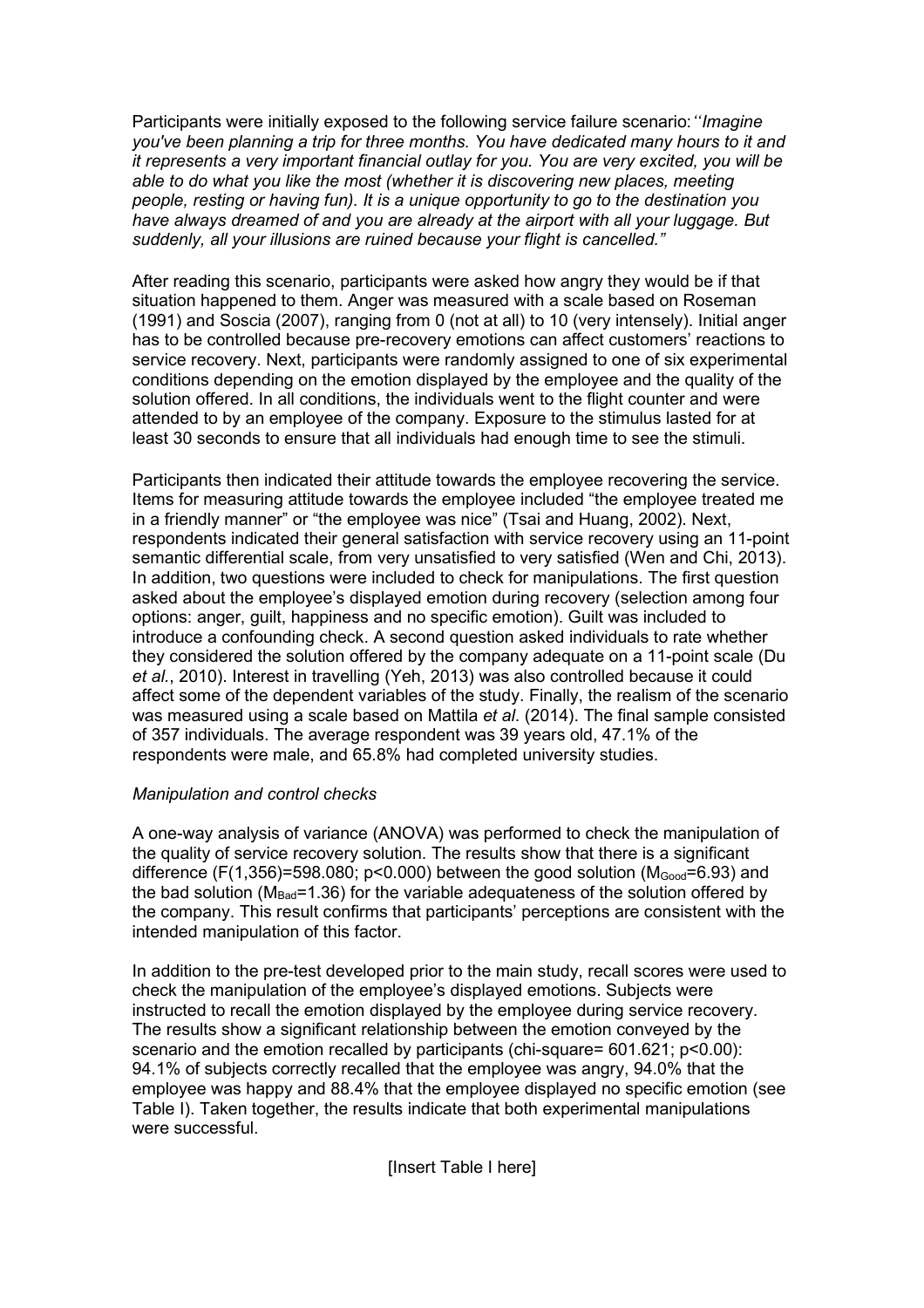Regarding the realism of the scenario, most participants rated the situation described as quite realistic, since individuals indicated that the situation described at the beginning of the study was very likely/realistic/believable (mean of the scale=7.29 on an 11-point scale). Interestingly, realism did not vary along the three emotions displayed by the employee  $(F(2,356)=0.717; p>0.10)$ , which indicates that encountering an angry employee during service recovery is a realistic possibility that should be considered and analysed. Realism of the scenario did vary with the quality of the solution (F(1,356)=19.014; p<0.00). Perceived realism was higher when the solution offered by the company was good ( $M_{Good}$ =7.79) than when it was bad (M<sub>Bad</sub>=6.82), confirming that current expectations of customers regarding service recovery are high. However, the perceived realism did not affect any of the dependent variables of the study. Interest in travelling was also controlled, but as it did not affect any of the dependent variables, it was not considered further in the analyses.

# **Results**

A univariate analysis of covariance (ANCOVA) was used to test the first hypothesis. We introduced customers' initial anger (measured just after service failure) as a covariate in the analysis, as it showed a significant effect on attitude towards the employee (p=0.011). Attitude towards the employee does depend on the emotion displayed by the employee during service recovery (F=34.673; p<0.00). As proposed in H1a and H1b, attitude towards the employee was more favourable when the employee displayed happiness ( $M_{Hapopines} = 5.97$  vs  $M_{control} = 5.24$ ; p=0.007) and less favourable when the employee displayed anger compared to the control condition ( $M_{Anger}=3.79$  vs Mcontol=5.24; p=0.000).

The main effect of the quality of the solution was also significant on attitude towards the employee (F=165.336; p<0.00), with a more positive attitude for the good solution than for the bad solution ( $M_{\text{good}}=6.42$  vs  $M_{\text{bad}}=3.58$ ).

Regarding the moderating role of the quality of the solution, the results show an interaction effect between the emotion displayed by the employee during service recovery and the quality of the solution on attitude towards the employee (F=4.787; p<0.01). As shown in Figure Ⅲ, attitude towards the employee was more affected by the emotion displayed by the employee when the solution was bad than when it was good. Pairwise comparisons showed that when the solution was good, attitude towards the employee was similar when the employee displayed happiness and when no specific emotion was displayed (M<sub>Good\*Happiness</sub>=7.11 vs M<sub>Good\*Control</sub>=6.42; p=0.076), but that attitude was slightly worse when the employee displayed anger compared to the control condition ( $M_{Good*Ander} = 5.67$  vs  $M_{Good*Control} = 6.42$ ; p=0.052). In contrast, when the solution was bad, attitude towards the employee was clearly worse when the employee displayed anger compared to the control condition ( $M_{Bad*Anger}$ =1.91 vs  $M_{Bad*Control}$ =4.07; p<0.00), while displaying happiness improved attitude towards the employee compared to the control condition ( $M_{Bad*Happines} = 4.84$  vs  $M_{Bad*Control} = 4.07$ ; p=0.042). Results are in the expected direction, as attitude towards the employee seems to be more affected by the emotion displayed by the employee during service recovery when the solution offered is bad compared to good, giving support to H2.

## [Insert Figure Ⅲ here]

We tested the mediation hypothesis (H3) using Hayes' (2013) PROCESS macro for SPSS (version 3.5). The mediation analysis (Model 4 in PROCESS; Hayes, 2013) tested the mediating role of attitude towards the employee on the relationship between employee-displayed emotion and the customer's satisfaction with recovery. Since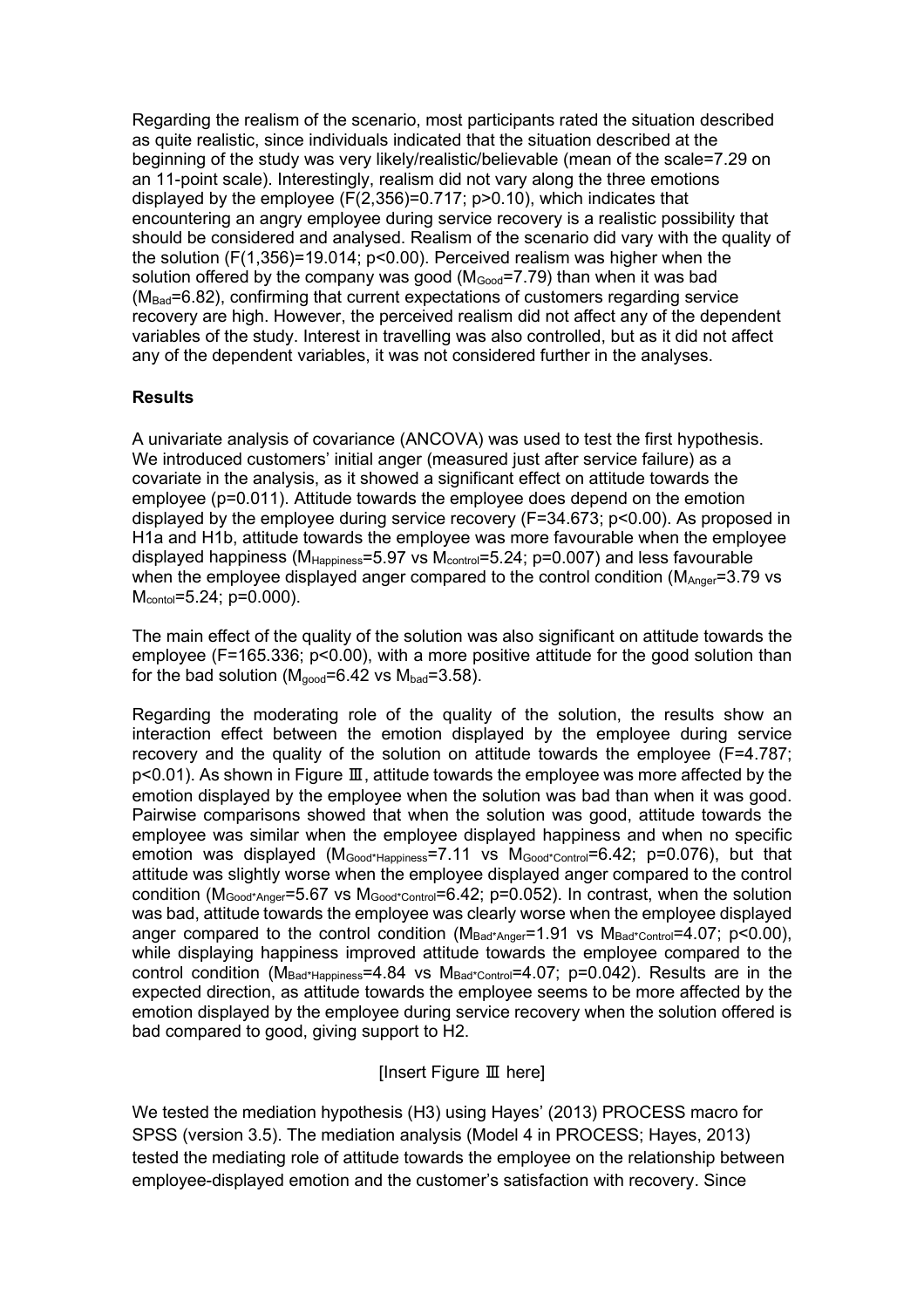employees' emotion is a multicategorical variable, we coded this using indicator coding, also known as dummy coding (Hayes and Preacher, 2014). We created two dummy-coded variables ( $D_1$  and  $D_2$ ). The group in which the employee displayed no specific emotion was used as a reference group against those showing employee anger ( $D_1$ ) and employee happiness ( $D_2$ ). We entered the two dummy-coded variables to calculate the relative indirect and direct effects in the model. For the heteroscedasticity-consistent inference HC4 was selected, and the bootstrap inference for model coefficients was included in case of possible violation of normality. Additionally, we included customer's initial anger in the analysis as a covariate.

The employee's displayed emotions during service recovery do have a significant impact on attitude towards the employee (D<sub>1</sub>:  $\beta$ =-.55; p<0.001; D<sub>2</sub>:  $\beta$ =.27; p<0.05). Compared to those exposed to the control condition (reference group), individuals exposed to an employee displaying anger showed a less favourable attitude towards the employee, while individuals exposed to a happy employee showed a more favourable attitude. These results are consistent with those reported for H1. In addition, attitude towards the employee had a positive effect on service recovery satisfaction (β=.61, p<0.001). In order to test H3, we also need to look at the bias-corrected confidence interval bootstrap (BBCI) to confirm the effect (Table II). When the BBCI does not contain zero, the effect is statistically significant (p<0.05). BBCI reported for the relative indirect effects and the non-parametric bootstrap inferences for model coefficients showed that none of the intervals (for  $D_1$  and for  $D_2$ ) contain zero. That is, the indirect effect of employee's displayed emotions on customer's service recovery satisfaction is significant by the mediation of attitude towards the employee. Compared to those exposed to the control condition (reference group), individuals exposed to an employee displaying anger were less satisfied with the recovery, while individuals exposed to a happy employee reported a higher satisfaction with the recovery. These effects occur through the mediation of attitude towards the employee, which confirms H3.

# [Insert Table II here]

To gain further insight into the moderating effect of the quality of the solution, we also tested a moderated mediation model using PROCESS (Hayes, 2013). According to Khamitov *et al.* (2019), moderated mediation along with experimental design may improve service recovery research by allowing a more finely grained analysis and more precision. The moderated mediation model was measured through Model 7, with 5,000 bootstrap resamples and 95% BBCI (Hayes, 2013). This model examines how the effect of the employee's displayed emotions (independent variable X) on service recovery satisfaction (dependent variable Y) through attitude towards the employee (mediation variable M) differs depending on the quality of the solution (moderator variable W). The moderated mediation model also includes initial anger as a covariate. The previous dummy-coded variables,  $D_1$  and  $D_2$ , were used in this additional analysis (see Table III).

[Insert Table III here]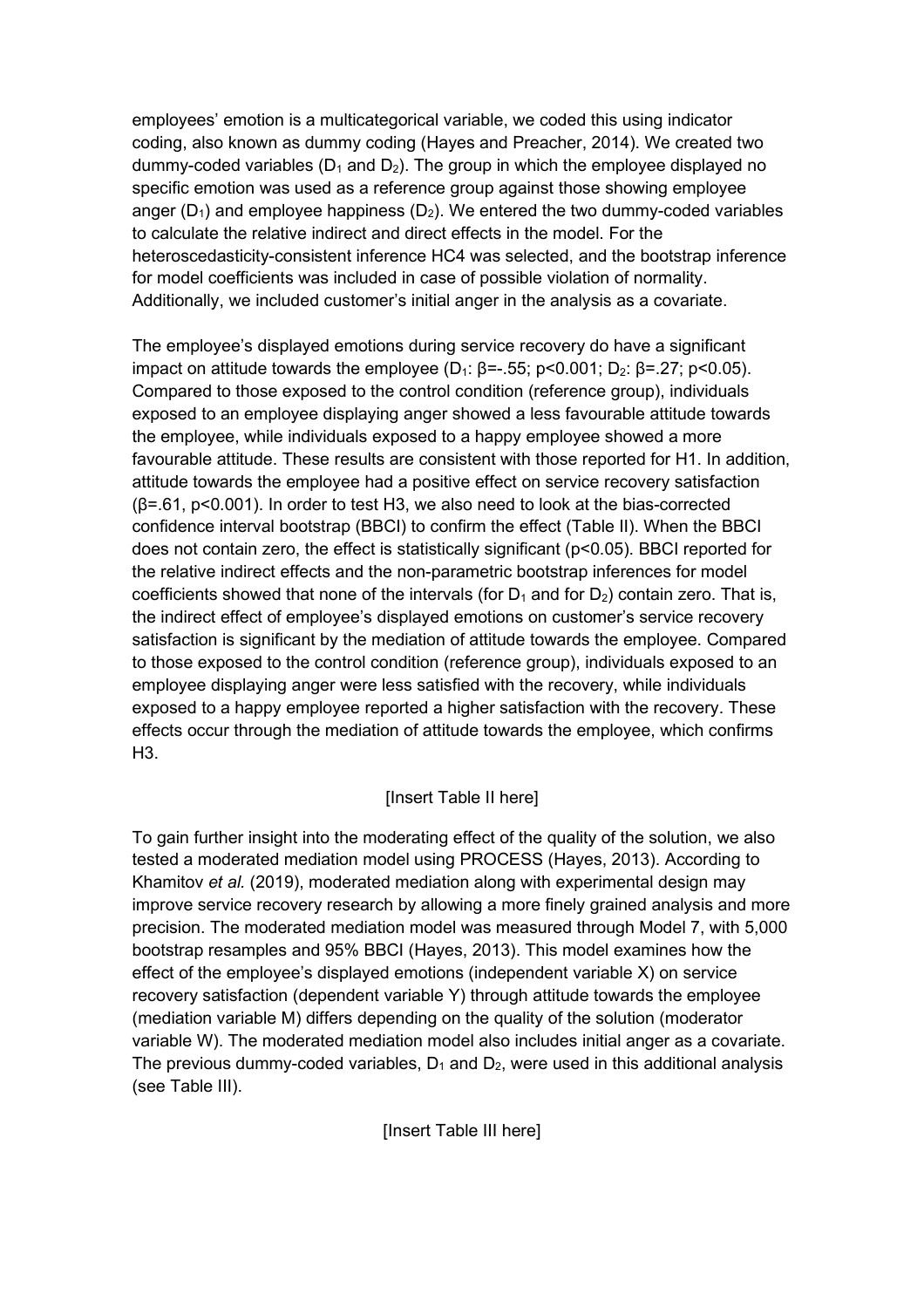Model 7 shows that there is a moderated mediation effect for  $D_1$  (index of moderated mediation, anger vs control: point estimate = 1.06, Standard Error (SE) = 0.39, 95%, Confidence Interval (CI): 0.26 to 1.81) but not for  $D_2$  (index of moderated mediation, happy vs control: point estimate =  $-0.08$ , SE=0.42, 95%, CI:  $-0.92$  to 0.76). Displaying anger (vs no specific emotion) is negatively associated with attitude towards the employee ( $\beta$ =-2.85, p<0.01). This trend is moderated by the quality of the solution (bad vs good), as indicated by the significant interaction between both variables (Int  $1: D_1 x$ W,  $β=0.69$ ,  $p<0.01$ ). The bootstrapping procedure revealed that both the relative conditional indirect effect and index of moderation mediation for  $D_1$  were significant (95% BBCI analyses do not contain zero), supporting the moderated mediation effect for group  $D_1$ . Consequently, the negative effect of displaying anger on service recovery satisfaction via attitude towards the employee is higher for bad solutions than for good solutions.

# **Discussion**

This study contributes to the service marketing literature in three important ways. First, unlike most of the previous studies, it focuses on the employee's displayed emotions during service recovery. Secondly, it considers not only an employee's positive emotion (happiness) as most papers do (i.e. Du *et al.* 2011; Yom-Tov *et al.* 2018), but also a negative one (anger). The inclusion of a negative emotion is an aspect little explored to date, despite it being quite likely to occur in the context of service recovery, where employees may find it difficult to recover the service under the general mantra of "service with a smile". Finally, although the role of service recovery quality is undoubted, we further explore this main effect on customers by analysing the interaction between service recovery quality and the employee's displayed emotions.

## *Theoretical implications*

The findings indicate that employees' emotions displayed during service recovery do determine the success of service recovery strategies. This extends previous research showing that employees' emotions influence receivers' reactions (Söderlund and Sagfossen, 2017). Employees' displayed emotions directly affected customers' attitude towards the employee and indirectly affected customer satisfaction with service recovery. Consistent with the affect transfer hypothesis (Mitchell and Olson, 2000), attitude towards the employee was found to mediate the effect that employees' displayed emotions have on customers' satisfaction with recovery. Displaying happiness positively affects service recovery satisfaction, whereas displaying anger negatively affects service recovery satisfaction through the customer's attitude towards the employee.

Results from the moderating effect of quality of the solution shed light on how this variable interacts with employees' emotions. When a bad solution is offered to the customer, the anger displayed by the employee (compared to the control condition) affects the employee evaluation more than when a good solution is offered to the customer. This means that it is critical for employees to control for the display of such a negative emotion when they are not able to offer a good solution to the customer.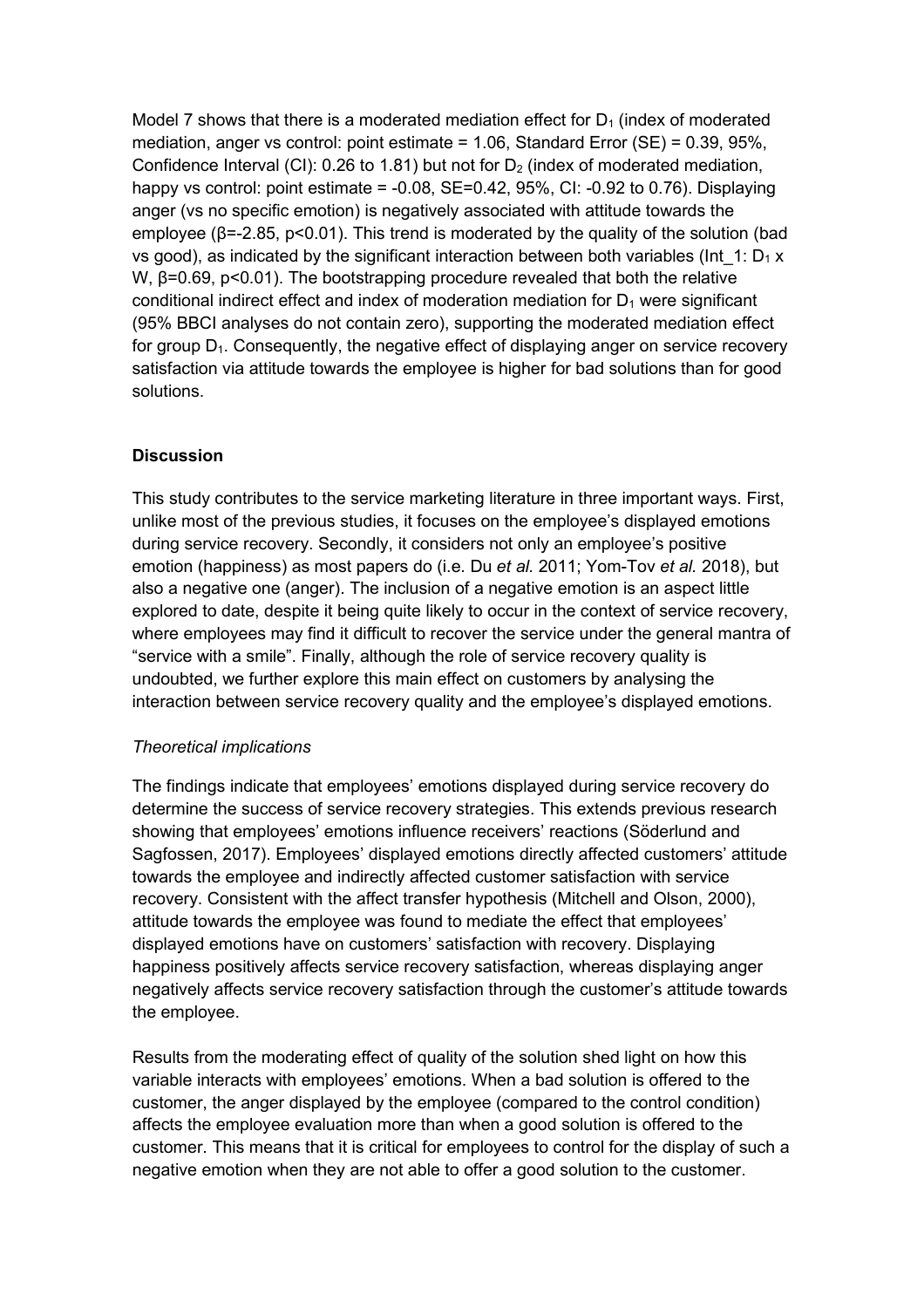Since an employee's negative emotional display can be easily perceived by customers (Du *et al.*, 2011), it is very important for the employee to control this negative emotion while recovering the service.

The existence of a moderated mediation effect is of special interest to determine if the mediation effect remains constant across different contexts and values of the independent variable (Preacher *et al.*, 2007), in our case good and bad solutions. Our results suggest that displaying happiness, compared to not displaying any specific emotion, does not affect customer's attitude towards the employee no matter the quality of the solution (good or bad). This result puts into question the traditional mantra of "service with a smile". It is also consistent with the recent line of thought expressed by Söderlund and Sagfossen (2017) regarding what may happen if customers do not expect or even desire employee happiness. The mantra of "service with a smile" wrongly assumes that happiness is always expected or even desired among customers. Our paper questions the validity of this traditional mantra in the case of service recovery. Since displaying happiness does not add any advantage for service recovery compared to the control condition, companies should not force or encourage the employees to deliver "service with a smile" in cases where customers are complaining or are very angry because of a service failure.

Finally, a moderated mediation effect does exist for the display of anger compared to the control condition. In this case, the negative indirect effect of the employee's displayed anger on the customer's satisfaction with recovery is more negative for a bad solution than for a good solution. This means that anger is an emotion that employees need to control as much as possible during service recovery, especially when they are not able to provide a solution that fully compensates for the failure that has occurred.

## *Practical implications*

The findings reported in this paper identify emotions displayed by employees as an area of special concern for managers. On the one hand, there is a need for better training of employees' responses to customer emotions, particularly in the case of negative emotions such as anger. Sometimes, offering a good solution is not possible for a company, and in this particular case it is especially important for employees to keep their negative emotions under control. Recently, Zhang *et al.* (2020, p. 8) have warned about the lack of a "unique organisational strategy for service recovery" that fits all frontline employees. In this particular case, it is essential to train frontline employees to be able to manage their own emotions while dealing with angry customers. We are not suggesting forcing employees to restrain their emotions or feign them, but rather training employees in communication and social skills so that they know how to avoid displaying anger, especially when a good solution cannot be offered. Frontline employees' training in emotional intelligence should then be a priority for employees engaged in service recovery. In this line, service companies should hire experts to conduct emotional intelligence tests not only in every new hiring process to evaluate candidates' emotional intelligence, but also for existing frontline employees. These experts would also be in charge of conducting targeted emotional intelligence training.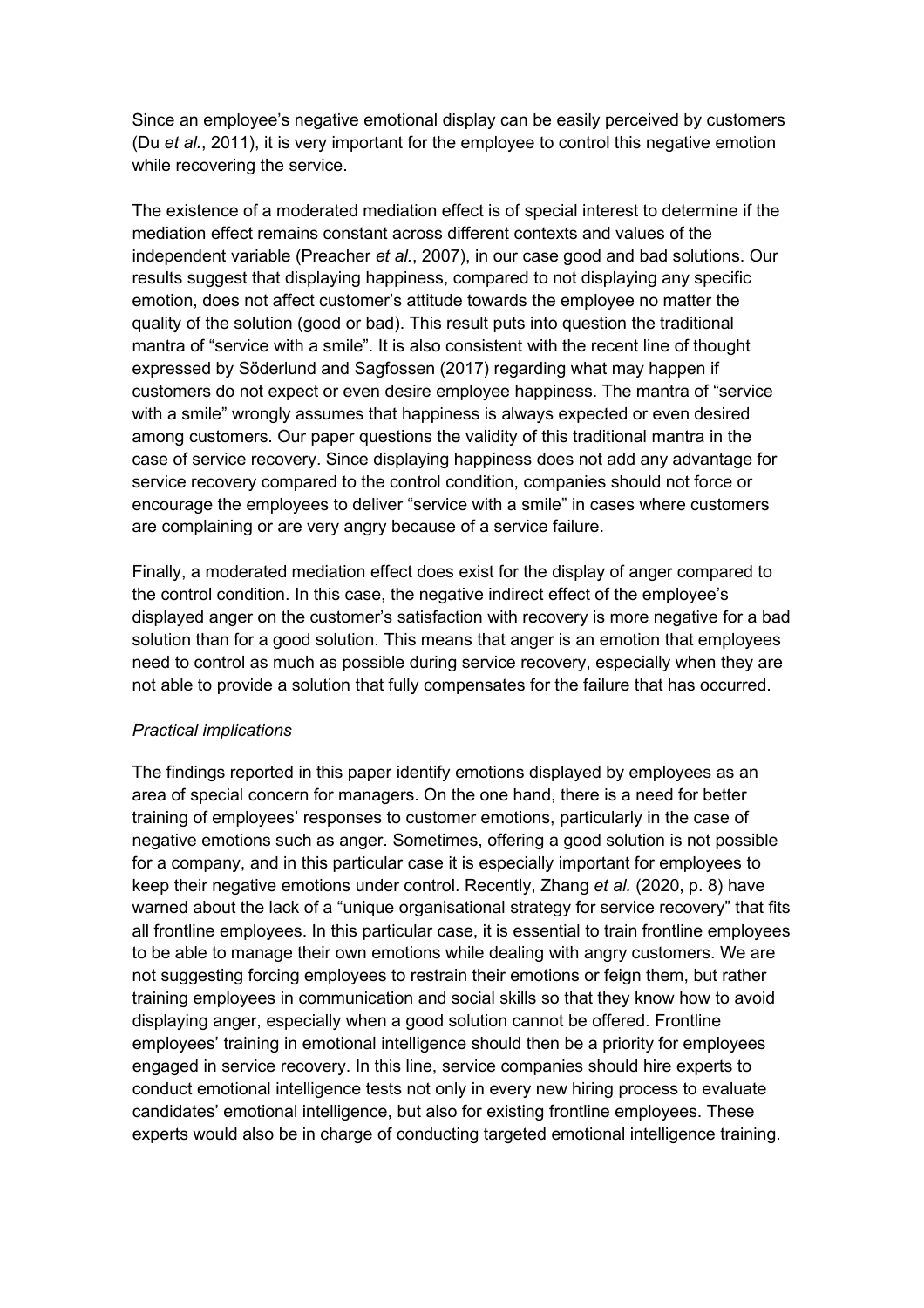It is very interesting to note that employees do not need to recover the service displaying a positive emotion, such as happiness, since it does not improve the results obtained in terms of satisfaction with recovery and may put employees in the difficult position of trying to smile when they do not feel it genuinely. Relaxing this mantra for service recovery may also favour perceived service authenticity, which has been recently recognized (Kim, 2021) as a crucial factor in determining customers' emotions and their future behaviour.

The undoubted relevance of the quality of the solution for customer satisfaction should help managers realise the need to provide employees with the appropriate structure and tools to solve problems and recover the service. Gaining an understanding of what customers consider a good service recovery can help to reduce the gap between what customers and companies consider a good service recovery to be. Additionally, developing clear standards with a service recovery programme and providing employees with appropriate tools could contribute positively to the work environment. Empowering the employee to find the best way to do the right thing for the customer who has experienced a failure could prove beneficial. Companies leading in service recovery practices allow their employees to compensate customers with free shipping, gifts, extra points, upgrades, item replacements, product exchanges or free products. These tools are meant not only to solve the problem, but also to make the customer feel important for the organisation, so the negative experience is transformed into a positive one.

## *Limitations and future research*

This research has limitations that future research should address. Because the study uses an experiment to test its hypotheses, it shares limitations associated with experiments. In addition, the employee–customer interaction was not face to face, which may have affected the results obtained. Along this line, future research could include other types of interactions (e.g. videos and face-to-face interactions) as well as manipulate variables that could be key in the recovery process, such as the length or intensity of the interaction.

We have assumed that employees' display of anger is the most typical negative emotion to be displayed after a service failure. Nevertheless, employees are likely to experience other emotions that have not been included in this research. Emotions less studied – including frustration, embarrassment, guilt or an extreme of anger such as rage – could also take place in this context. Future research should analyse how these specific employees' emotions affect customers' attitudes and behaviours.

In our experimental design, we have also assumed that employees' emotions do not change during the interaction. As future research, we recommend analysing how employees' emotions evolve during the service recovery interaction. Employees' emotions are also susceptible to emotional contagion from customers (Dallimore *et al.*, 2007), or employees could use an emotion regulation strategy (Côté, 2005) that affects the interaction. Therefore, it could be interesting to analyse the dynamics of the emotions of the two parts involved in the interaction. The study of Yom-Tov *et al.*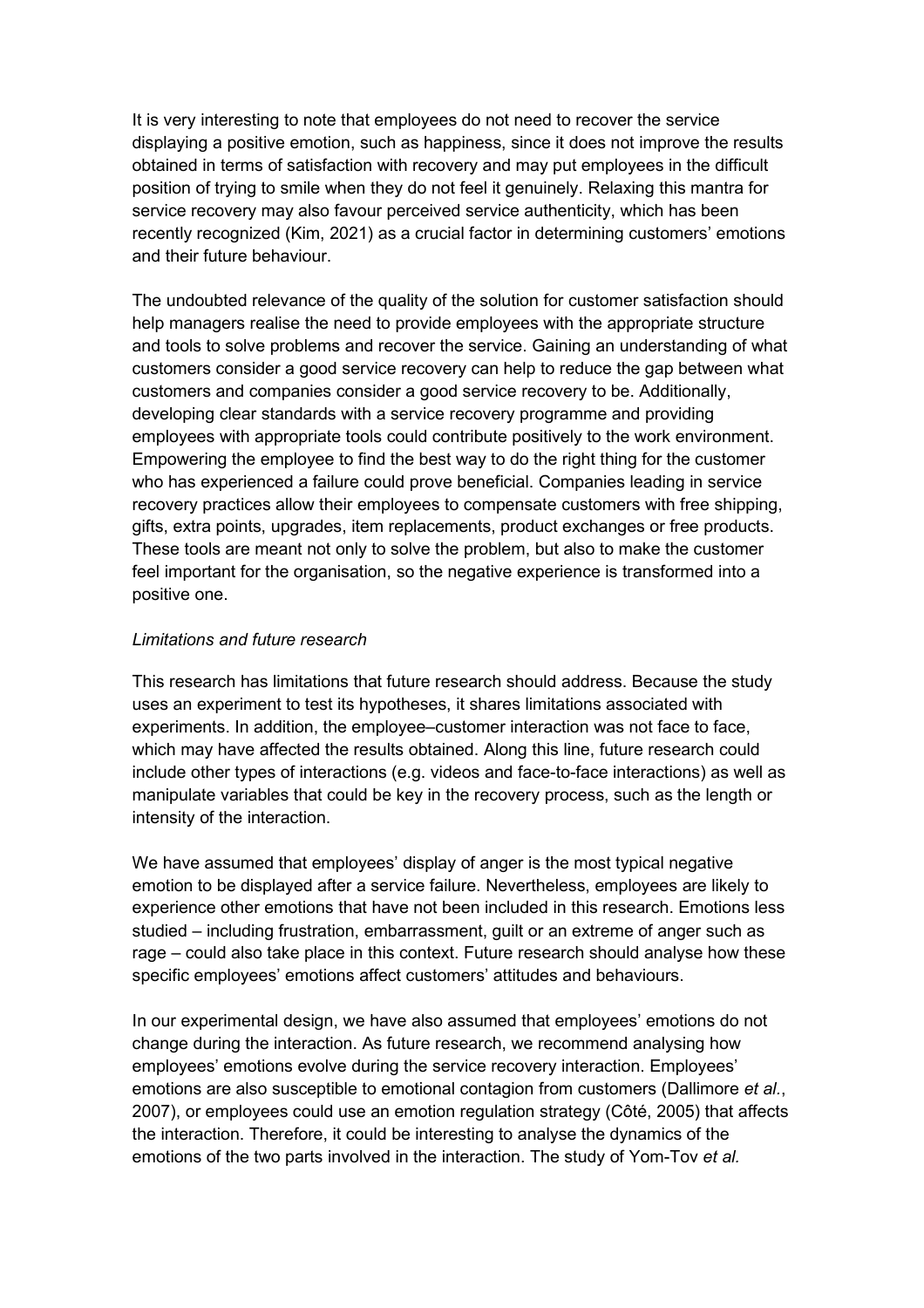(2018) may represent a good first step for studying the dynamics of emotions during service recovery.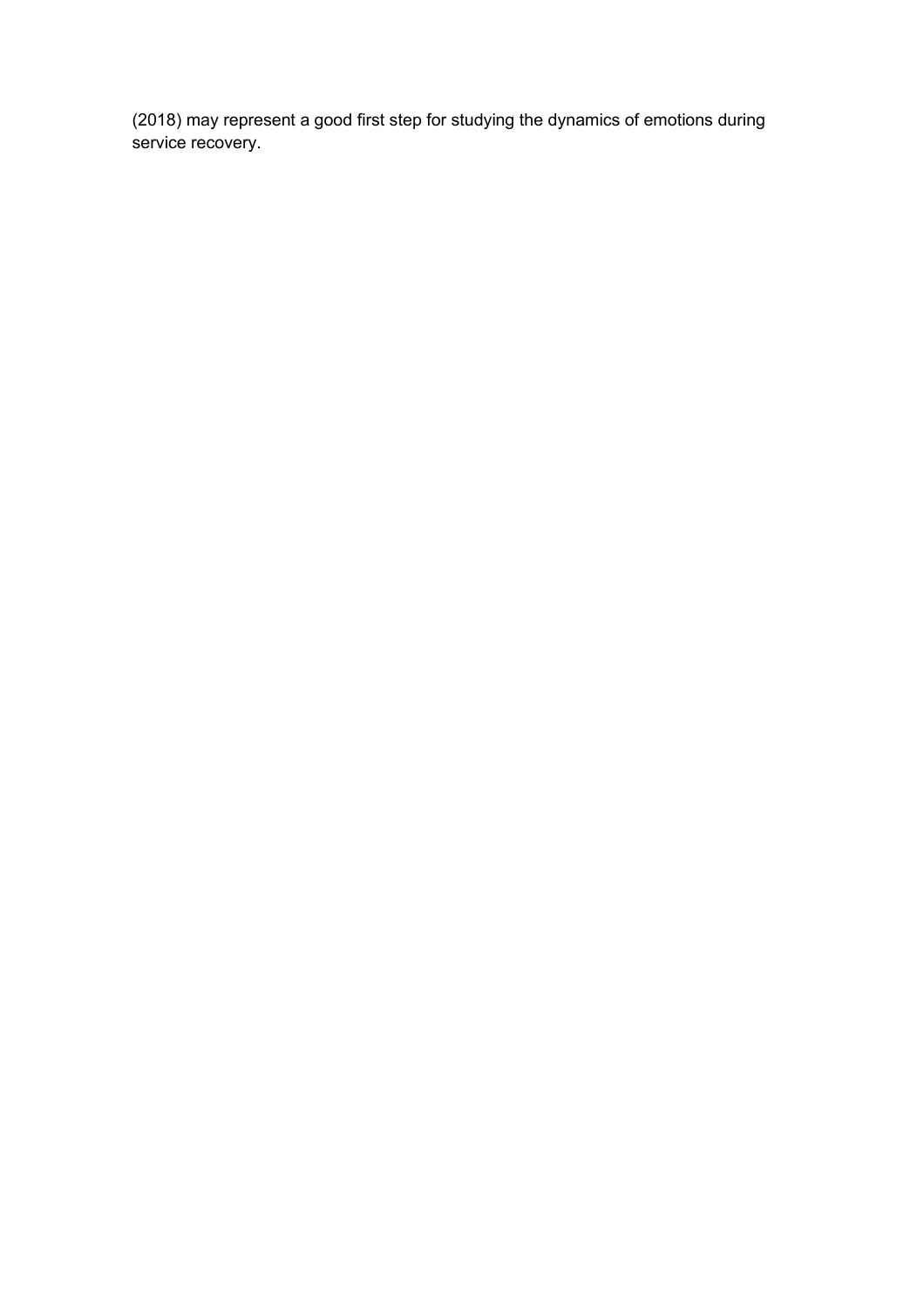# **References**

- Bambauer-Sachse, S. and Rabeson, L. (2015), "Determining adequate tangible compensation in service recovery processes for developed and developing countries: the role of severity and responsibility", *Journal of Retailing and Consumer Services*, Vol. 22, pp.117-127.
- Barger, P.B. and Grandey, A.A. (2006), "Service with a smile and encounter satisfaction: emotional contagion and appraisal mechanisms*", Academy of Management Journal*, Vol. 49, pp.1229-1238.
- Cheung, M.F.Y. and To, W.M. (2017), "The effect of organizational responses to service failures on customer satisfaction perception", *Service Business*, Vol. 11 No. 4, pp.767-784.
- Costers, A., Van Vaerenbergh, Y. and Van den Broeck, A. (2019), "How to boost frontline employee service recovery performance: the role of cultural intelligence", *Service Business*, Vol. 13 No. 3, pp.581-602.
- Côté, S. (2005), "A social interaction model of the effects of emotion regulation on work strain", *The Academy of Management Review*, Vol. 30 No. 3, pp.509-530.
- Dallimore, K.S., Sparks, B.A. and Butcher, K. (2007), "The influence of angry customer outbursts on service providers' facial displays and affective states", *Journal of Service Research*, Vol. 10 No. 1, pp.78-92.
- Du, J., Fan, X. and Feng, T. (2010), "An experimental investigation of the role of face in service failure and recovery encounters", *Journal of Consumer Marketing*, Vol. 27, pp.584-593.
- Du, J., Fan, X. and Feng, T. (2011), "Multiple emotional contagions in service encounters", *Journal of the Academy of Marketing Science*, Vol. 39 No. 3, pp.449- 466.
- Du, J., Fan, X. and Feng, T. (2014), "Group emotional contagion and complaint intentions in group service failure: the role of group size and group familiarity", *Journal of Service Research*, Vol. 17 No. 3, pp.326-338.
- Garcia, J. (2016). "The influence of corporate social responsibility on lobbying effectiveness: evidence from effective tax rates", doctoral thesis, Virginia Polytechnic Institute and State University.
- Groth, M. and Grandey, A. (2012), "From bad to worse: negative exchange spirals in employee-customer service interactions", *Organizational Psychology Review*, Vol. 2 No. 3, pp.208-233.
- Hayes, A.F. (2013), *Introduction to Mediation, Moderation, and Conditional Process Analysis: A Regression-Based Approach*, Guilford, New York, NY.
- Hayes, A.F. and Preacher, K.J. (2014), "Statistical mediation analysis with a multicategorical independent variable", *British Journal of Mathematical and Statistical Psychology*, Vol. 67 No. 3, pp.451-470.
- Hennig-Thurau, T., Groth, M., Paul, M. and Gremler, D.D. (2006), "Not all smiles are created equal: how employee-customer emotional contagion impacts service relationships", Spotts, H.E. (Ed.), *Marketing, Technology and Customer Commitment in the New Economy*, Springer International Publishing, Cham, pp.254- 254.
- Khamitov, M., Wang, X., and Thomson, M. (2019). "How well do consumer-brand relationships drive customer brand loyalty? Generalizations from a meta-analysis of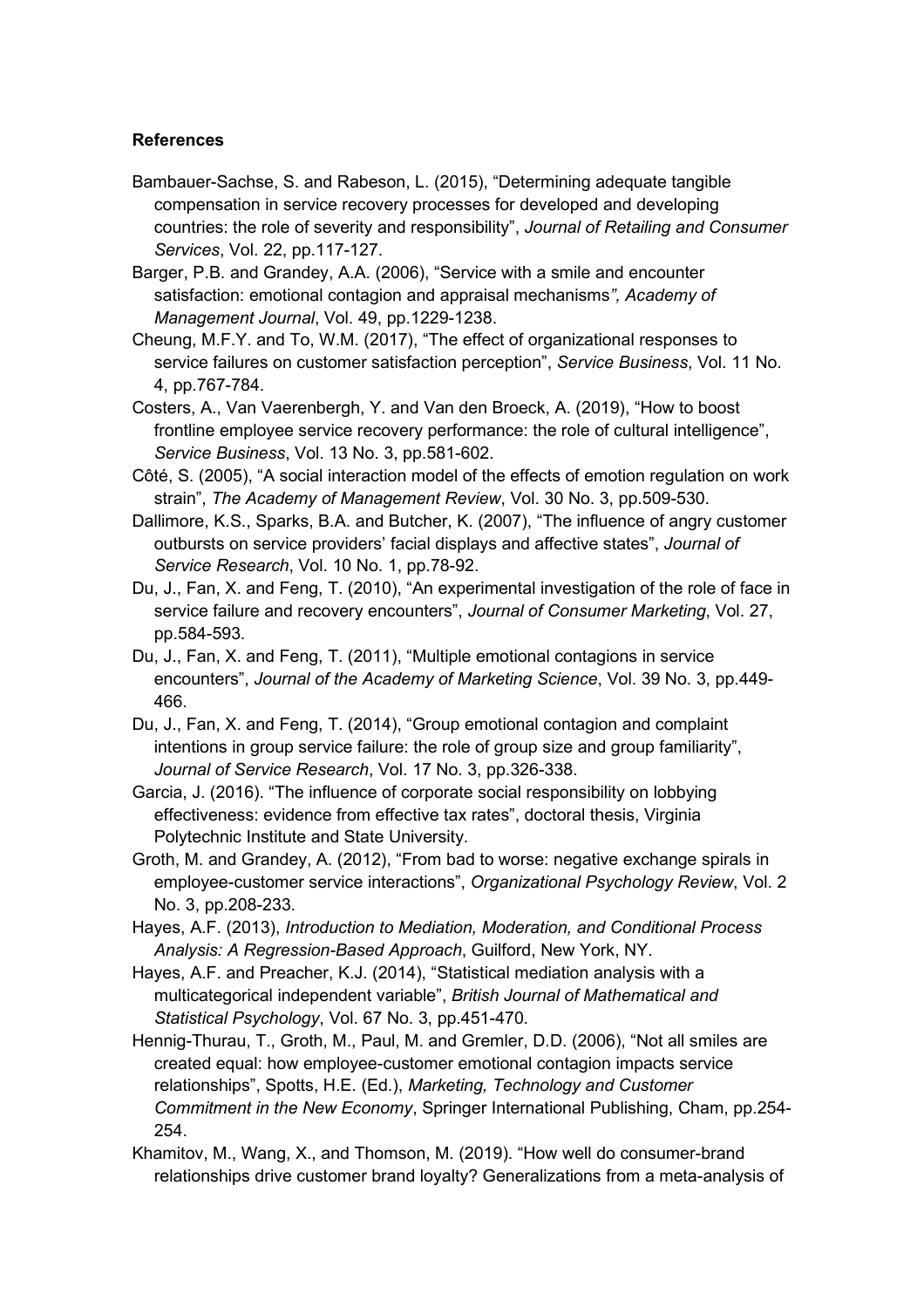brand relationship elasticities", *Journal of Consumer Research*, Vol. 46 No. 3, pp.435-459.

- Kim, H. and Qu, H. (2020), "Effects of employees' social exchange and the mediating role of customer orientation in the restaurant industry", *International Journal of Hospitality Management*, Vol. 89, DOI:10.1016/j.ijhm.2020.102577.
- Kim, J.-H. (2021), "Service authenticity and its effect on positive emotions", *Journal of Services Marketing*, Vol. ahead-of-print No. ahead-of-print. https://doi.org/10.1108/JSM-07-2020-0261
- Mattila, A., Hanks, L. and Wang, C. (2014): "Others service experiences: emotions, perceived justice, and behavior", *European Journal of Marketing*, Vol. 48, pp.552- 571.
- Maxham, J.G. and Netemeyer, R.G. (2003), "Firms reap what they sow: the effects of shared values and perceived organizational justice on customers' evaluations of complaint handling", *Journal of Marketing*, Vol. 67 No. 1, pp.46-62.
- McColl-Kennedy, J.R., Patterson, P.G., Smith, A.K. and Brady, M.K. (2009), "Customer rage episodes: emotions, expressions and behaviors", *Journal of Retailing*, Vol. 85, pp.222-237.
- Menon, K. and Dubé, L. (2000), "Ensuring greater satisfaction by engineering salesperson response to customer emotions", *Journal of Retailing*, Vol. 76 No. 3, pp.285-307.
- Menon, K. and Dubé, L. (2004), "Service provider responses to anxious and angry customers: different challenges, different payoffs", *Journal of Retailing*, Vol. 80 No. 3, pp.229-237.
- Mitchell, A.A. and Olson, J.C. (2000), "Are product attribute beliefs the only mediator of advertising effects on brand attitude?", *Advertising & Society Review*, Vol. 1 No. 1. [doi:10.1353/asr.2000.0010.](http://doi.org/10.1353/asr.2000.0010)
- Nan, X., and Heo, K. (2007), "Consumer responses to corporate social responsibility (CSR) initiatives: examining the role of brand-cause fit in cause-related marketing", *Journal of Advertising*, Vol. 36 No. 2, pp.63-74.
- Ngan, H.F.B. and Yu, C.-E. (2018), "To smile or not to smile an eye-tracking study on service recovery", *Current Issues in Tourism*, Vol. 22 No. 19, pp.2327-2332.
- Oliver, R.L. (1977), "Effect of expectation and disconfirmation on postexposure product evaluations: an alternative interpretation", *Journal of Applied Psychology*, Vol. 62 No. 4, pp.480-486.
- Otterbring, T. (2017), "Smile for a while: the effect of employee-displayed smiling on customer affect and satisfaction", *Journal of Service Management*, Vol. 28 No. 2, pp.284-304.
- Otto, J.E. and Ritchie, J.R.B. (1996), "The service experience in tourism", *Tourism Management*, Vol. 17 No. 3, pp.165-174.
- Preacher, K.J., Rucker, D.D. and Hayes, A.F. (2007), "Addressing moderated mediation hypotheses: theory, methods, and prescriptions", *Multivariate Behavioral Research*, Vol. 42 No. 1, pp.185-227.
- Pugh, S.D. (2001), "Service with a smile: emotional contagion in the service encounter", *Academy of Management Journal*, Vol. 44 No. 12, pp.1018-1027.
- Río-Lanza, A.B. del, Vázquez-Casielles, R. and Díaz-Martín, A.M. (2013), "Satisfaction with service recovery: perceived justice and emotional responses", *Journal of Business Research*, Vol. 63, pp.775-781.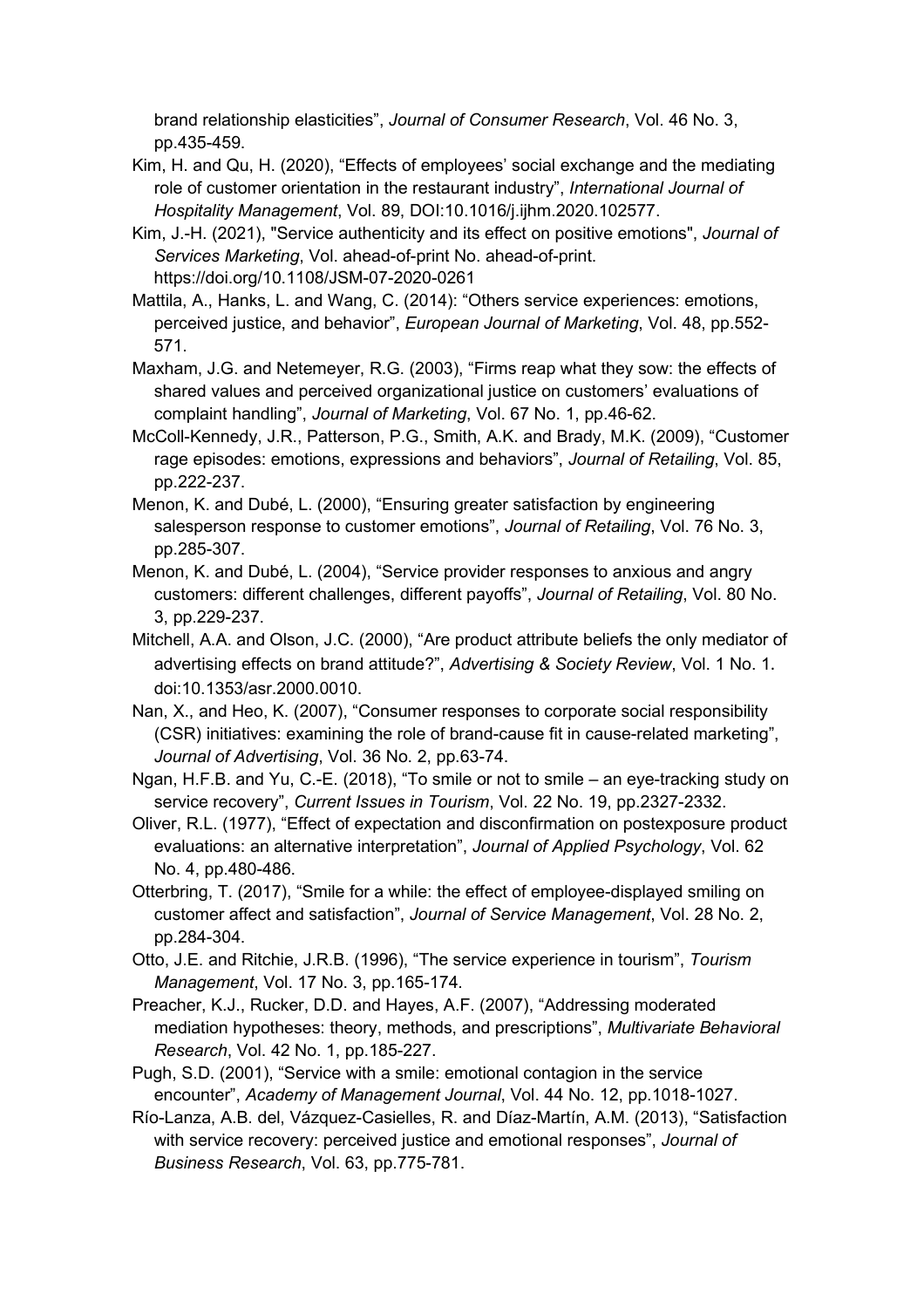- Roseman, I.J. (1991), "Appraisal determinants of discrete emotions", *Cognition and Emotion*, Vol. 5 No. 3, pp.161-200.
- Scheinbaum, A. C., and Lacey, R. (2015). "Event social responsibility: a note to improve outcomes for sponsors and events", *Journal of Business Research*, Vol. 68 No. 9, pp.1982-1986.
- Schoefer, K. and Ennew, C. (2005), "The impact of perceived justice on consumers' emotional responses to service complaint experiences", *Journal of Services Marketing*, Vol. 19 No. 5, pp.261-270.
- Söderlund, M. (2017), "Employee display of burnout in the service encounter and its impact on customer satisfaction", *Journal of Retailing and Consumer Services*, Vol. 37, pp.168-176.
- Söderlund, M. and Berg., H. (2020), "Employee emotional displays in the extended service encounter: a happiness-based examination of the impact of employees depicted in service advertising", *Journal of Service Management*, Vol. 31, No. 1, pp.115-136.
- Söderlund, M. and Rosengren, S. (2010), "The happy versus unhappy service worker in the service encounter: assessing the impact on customer satisfaction", *Journal of Retailing and Consumer Services*, Vol. 17 No. 2, pp.161-169.
- Söderlund, M. and Sagfossen, S. (2017), "The depicted service employee in marketing communications: an empirical assessment of the impact of facial happiness", *Journal of Retailing and Consumer Services*, Vol. 38, pp.186-193.
- Soscia, I. (2007), "Gratitude, delight, or guilt: the role of consumers' emotions in predicting postconsumption behaviors", *Psychology & Marketing*, Vol. 24 No. 10, pp.871-894.
- Sparks, B.A. and McColl-Kennedy, J.R. (2001), "Justice strategy options for increased customer satisfaction in a services recovery setting", *Journal of Business Research*, Vol. 54 No. 3, pp.209-218.
- Tax, S.S., Brown, S.W. and Chandrashekaran, M. (1998), "Customer evaluations of service complaint experiences: implications for relationship marketing", *Journal of Marketing*, Vol. 62, pp.60-76.
- Tsai, W.-C. and Huang, Y.-M. (2002), "Mechanisms linking employee affective delivery and customer behavioral intentions", *Journal of Applied Psychology*, Vol. 87 No. 5, pp.1001-1008.
- Ustrov, Y., Valverde, M. and Ryan, G. (2016), "Insights into emotional contagion and its effects at the hotel front desk", *International Journal of Contemporary Hospitality Management*, Vol. 28 No. 10, pp.2285-2309.
- Valentini, S., Orsingher, C. and Polyakova, A. (2020), "Customers' emotions in service failure and recovery: a meta-analysis", *Marketing Letters*, Vol. 31, pp.199-216.
- Wang, X., & Zhang, Q. (2018), "Does online service failure matter to offline customer loyalty in the integrated multi-channel context? The moderating effect of brand strength", *Journal of Service Theory and Practice,* Vol. 28 No. 6, pp.774-806.
- Wang, Z., Mao, H., Li, Y.J. and Liu, F. (2017), "Smile big or not? Effects of smile intensity on perceptions of warmth and competence", *Journal of Consumer Research*, Vol. 43, pp.787-805.
- Wei, J. (2021), "The impacts of perceived risk and negative emotions on the service recovery effect for online travel agencies: the moderating role of corporate reputation", *Frontiers in Psychology*, Vol. 12, DOI: 10.3389/fpsyg.2021.685351.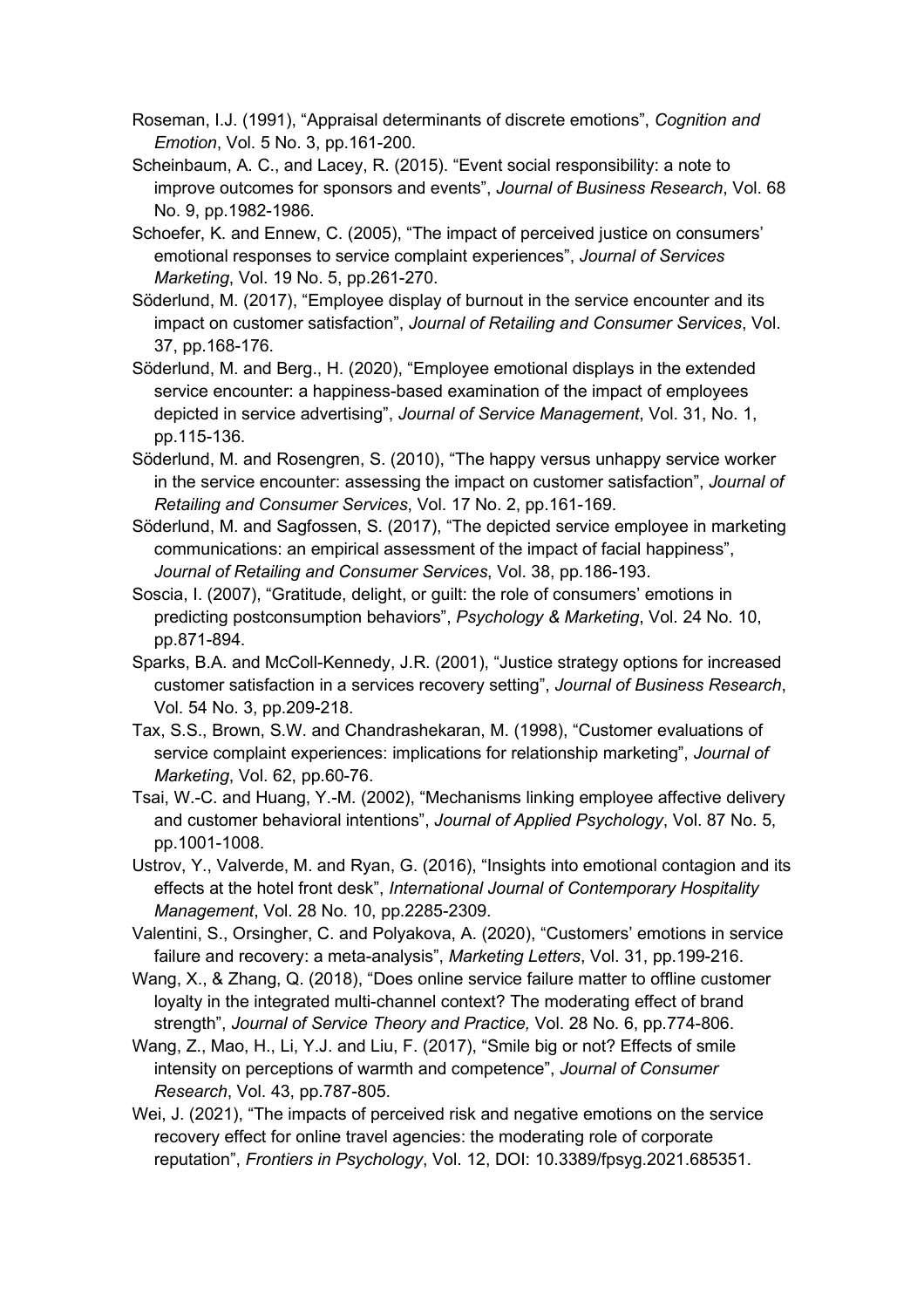- Wen, B. and Chi, C. (2013), "Examine the cognitive and affective antecedents to service recovery satisfaction: A field study of delayed airline passengers", *International Journal of Contemporary Hospitality Management*, Vol. 25 No. 3, pp.306-327.
- Winkielman, P. and Schooler, J.W. (2011), "Splitting consciousness: Unconscious, conscious, and metaconscious processes in social cognition", *European Review of Social Psychology*, Vol. 22, pp. 1-35, DOI: 10.1080/10463283.2011.576580.
- Wirtz, J. and Mattila, A.S. (2004), "Consumer responses to compensation, speed of recovery and apology after a service failure", *International Journal of Service Industry Management*, Vol. 15 No. 2, pp.150-166.
- Yeh, C. M. (2013), "Tourism involvement, work engagement and job satisfaction among frontline hotel employees", *Annals of Tourism Research*, Vol. 42, pp.214- 239.
- Yom-Tov, G.B., Ashtar, S., Altman, D., Natapov, M., Barkay, N., Westphal, M. and Rafaeli, A. (2018), "Customer sentiment in web-based service interactions: automated analyses and new insights", WWW 2018 Companion Proceedings of the Web Conference 2018, April 23-27, Lyon, France, pp.1689-1697 (ACM, New York, NY, USA).
- Zhang, M., Geng, R., Hong, Z., Song, W. and Wang, W. (2020), "The double-edged sword effect of service recovery awareness of frontline employees: from a job demands-resources perspective*", International Journal of Hospitality Management*, Vol. 88, DOI:10.1016/j.ijhm.2020.102536.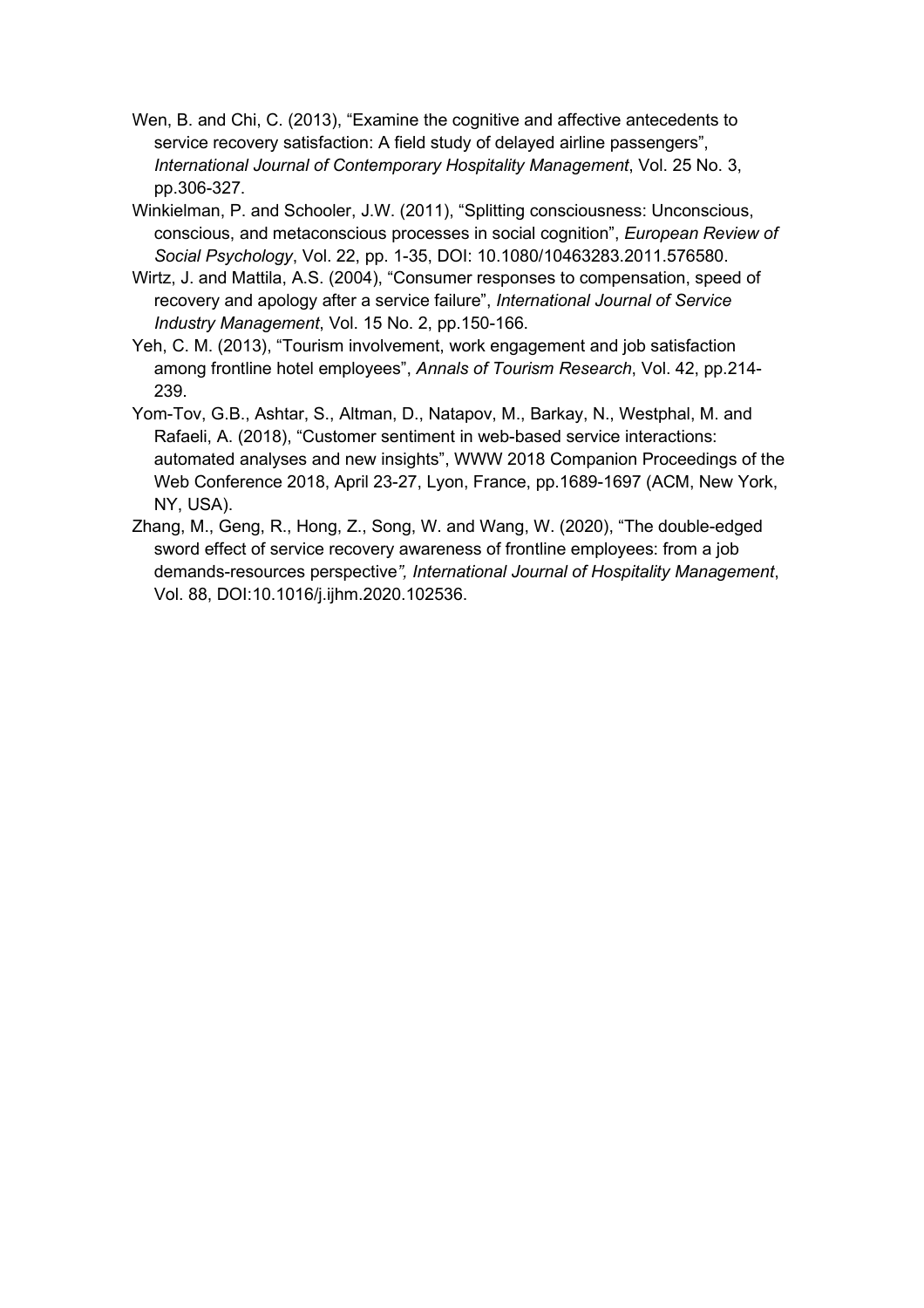# **Tables and Figures**

# **Figure I. Theoretical Model**

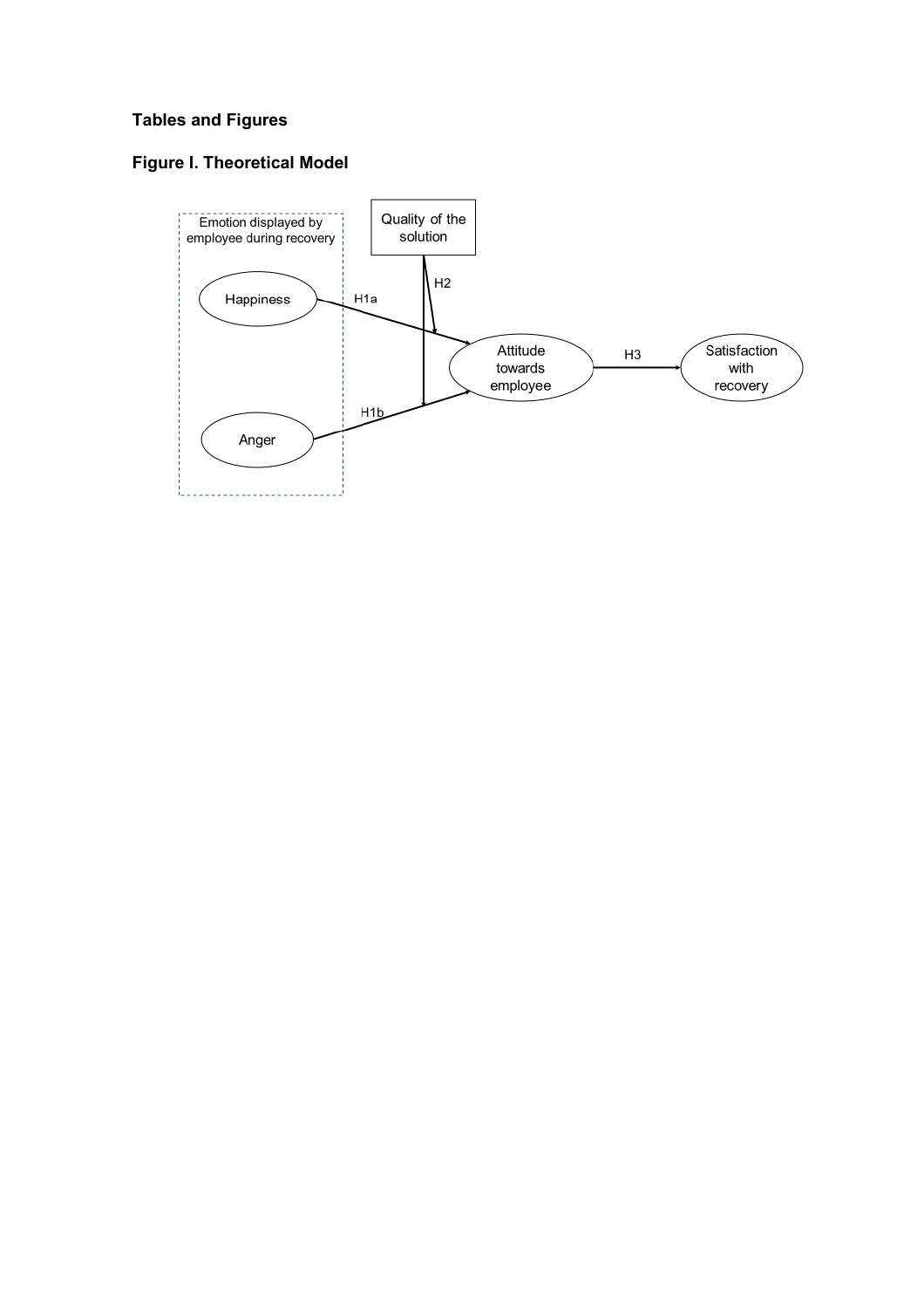| Anger condition                                           | Happiness condition                                           | igaio in manipalation of the emotion aleplayed by the employee daring corrico receiving<br>No specific emotion condition |  |  |  |
|-----------------------------------------------------------|---------------------------------------------------------------|--------------------------------------------------------------------------------------------------------------------------|--|--|--|
|                                                           |                                                               |                                                                                                                          |  |  |  |
| You are attended by an<br>employee who displays<br>anger. | You are attended by an<br>employee who displays<br>happiness. | You are attended by an<br>employee who does not<br>display<br>specific<br>any<br>emotion.                                |  |  |  |

**Figure II. Manipulation of the emotion displayed by the employee during service recovery**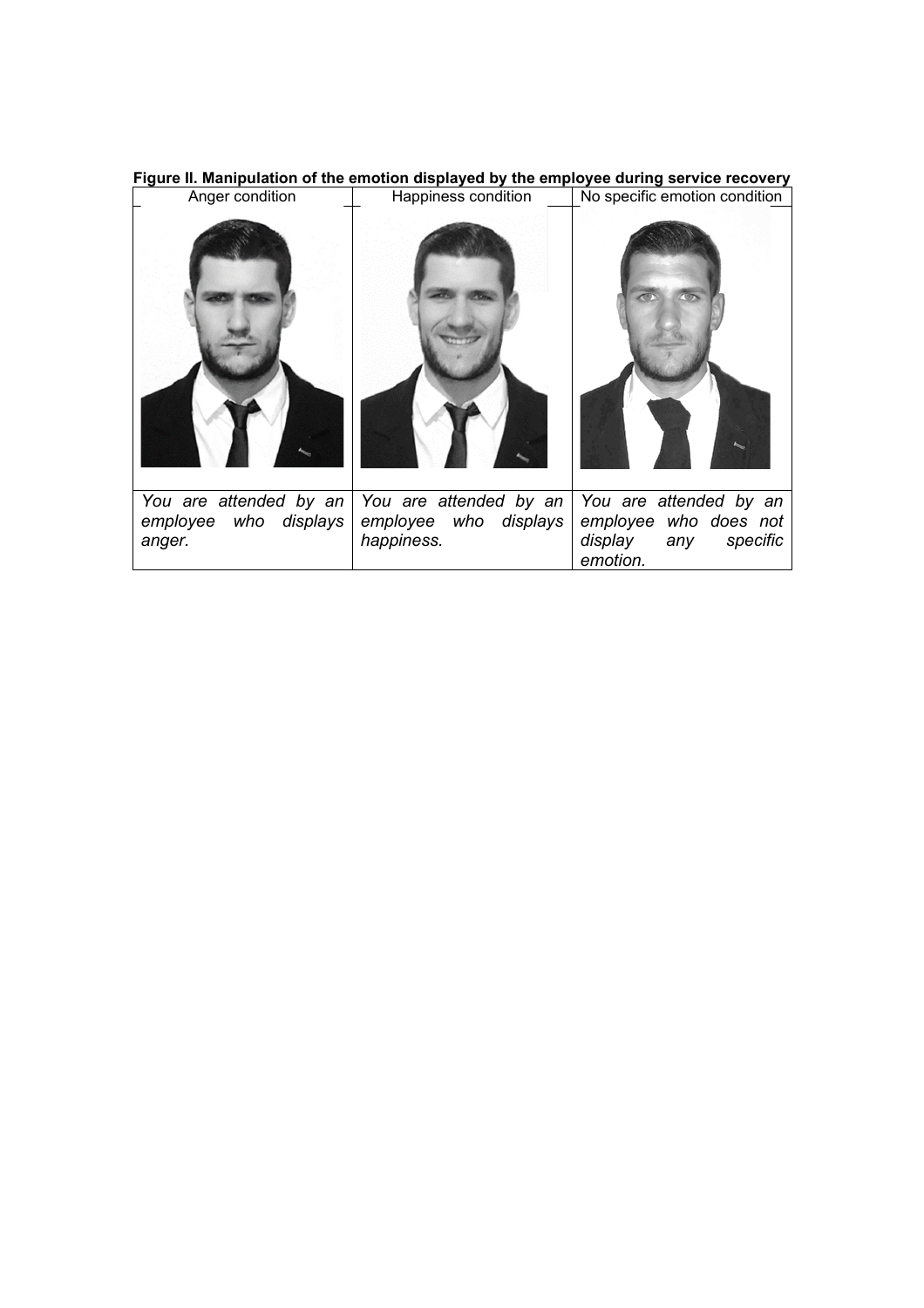|                                    |                        | Recall of employee's displayed emotion |       |           |                        | <b>Correct</b><br>attributions |        |
|------------------------------------|------------------------|----------------------------------------|-------|-----------|------------------------|--------------------------------|--------|
|                                    |                        | Anger                                  | Guilt | Happiness | No specific<br>emotion | Total                          | $(\%)$ |
| Employee's<br>displayed<br>emotion | Anger                  | 112                                    | 3     |           |                        | 119                            | 94.1   |
|                                    | <b>Happiness</b>       | 2                                      | っ     | 110       | 3                      | 117                            | 94.0   |
|                                    | No specific<br>emotion | 6                                      |       |           | 107                    | 121                            | 88.4   |
| Total                              |                        | 120                                    | 12    | 114       | 111                    | 357                            |        |

**Table I. Manipulation check for employee's displayed emotion during service recovery\***

\*Numbers in bold indicate correct attributions

**Figure III. Customer's attitude towards the employee's (estimated means)**